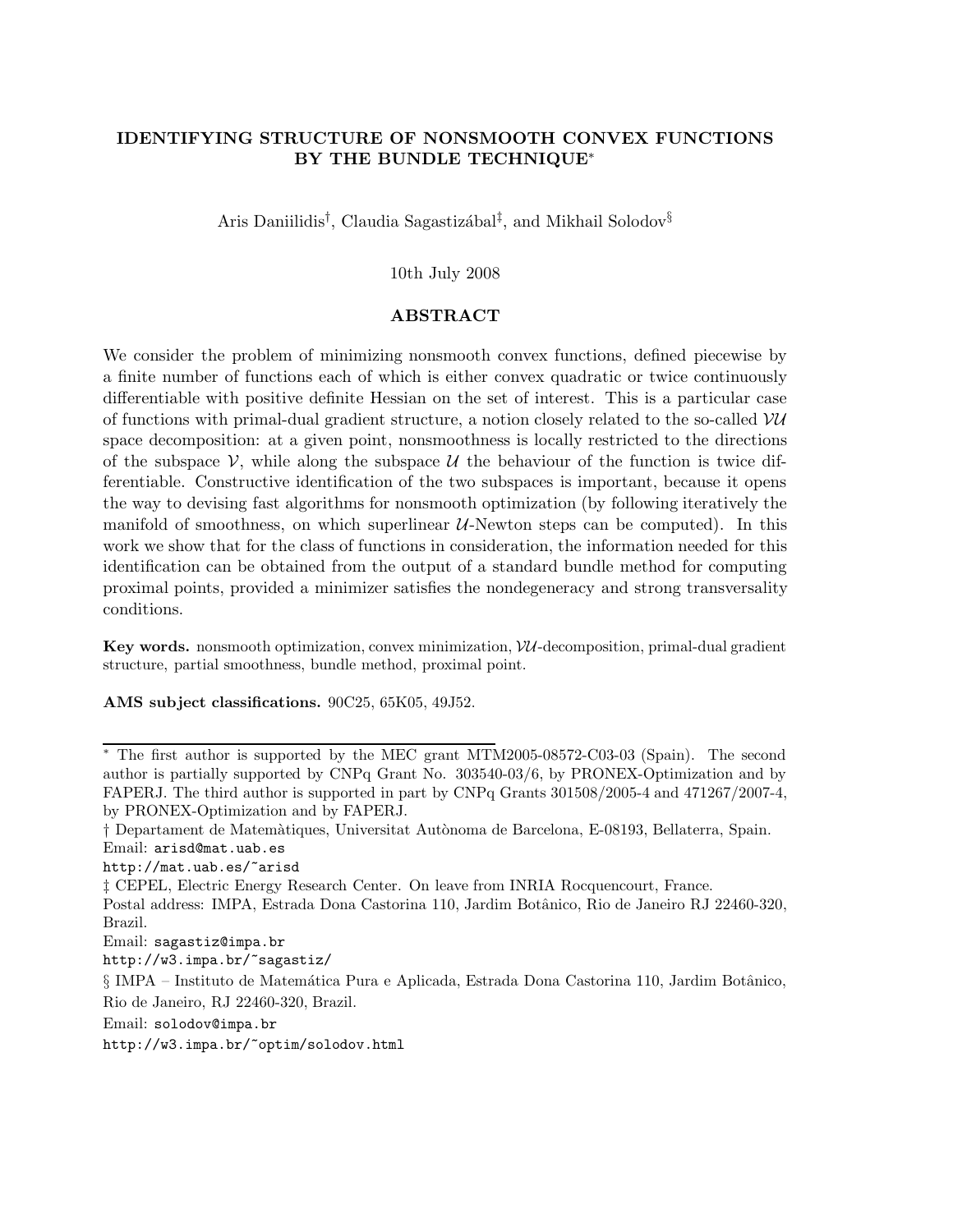# 1 Introduction

Consider the problem

$$
\min_{x \in \mathbb{R}^n} f(x),\tag{1.1}
$$

where the objective function  $f: \mathbb{R}^n \to \mathbb{R}$  is convex. If f is not differentiable at a solution  $\bar{x}$  of (1.1), constructing fast practical algorithms to compute  $\bar{x}$  is a challenge. Essentially, this has to do with the intrinsic difficulty in using (or even defining!) appropriate "secondorder" objects that capture the behaviour of f around  $\bar{x}$ . One line of research (e.g., [13, 23, 17, 14, 2]) suggests introducing second-order information about f by means of its Moreau-Yosida regularization, which is a smooth function. The other line of research parts from the viewpoint that nonsmoothness in practical applications is usually "structured" [25, 18, 15, 7, 24]. Nonsmooth functions may behave smoothly and even have appropriate secondorder representations on certain manifolds along certain directions. If this structure can be constructively identified and if the relevant manifold can be "followed" iteratively, this opens the potential for designing algorithms with fast local convergence.

In this work, we contribute to the second line of research, and in particular to constructing the so-called  $VU$ -decomposition [12] for functions with primal-dual gradient (PDG) structure [18, 19, 20, 21] (see Section 2 below for definitions and a summary of relevant details). This development is important for the following reasons. In [19, 21] it is shown that if f has PDG structure and f satisfies at  $\bar{x}$  the strong transversality condition stated in (2.2) below, then for points close to  $\bar{x}$  the proximal map generates points on the manifold of smoothness  $\mathcal{M}$ , called "fast track". Since proximal points can be approximated arbitrarily well by bundle techniques,  $[22]$  proposes a fast VU-algorithm that performs a corrector-predictor step at each iteration. More precisely, by means of the bundle subroutine, a (corrector) proximal step is made in order to bring the iterate to the fast track  $M$ . Then the  $U$ -Newton (predictor step) is performed to gain superlinear decrease of the distance to solution. A geometrical study of such methods, including relations with Sequential Quadratic Programming, can be found in [16]. While computing the  $U$ -Newton step certainly requires approximating the proximal point well enough, [22] shows that this computational effort can be worthwhile when compared to standard bundle methods that stop this approximation much earlier (as soon as sufficient descent of the objective function is attained). This is especially so in cases where high precision is required. Standard forms of bundle methods may be quite slow (even sublinear) when approaching a solution, which makes obtaining high precision impossible. This is where the  $U$ -Newton superlinear steps are most important. We refer the reader to [22] for a comparison of an overall computational behaviour of a usual bundle method and a  $VU$ -algorithm, where practical superlinear convergence of the latter had been verified.

While [22] suggests a way of generating a basis for  $U$  in the process of computing the proximal point by the bundle subroutine, the fact that this construction is "correct" is essentially stated as an assumption, albeit a clearly reasonable one. In what follows, we prove that for the given class of functions, if x is close enough to  $\bar{x}$  then the subspace V (and, hence, also  $\mathcal{U}$ ) at the proximal point p of x can indeed be recovered from the objects generated by the bundle subroutine in the process of computing  $p$ . Numerical results presented in Section 4 confirm this assertion.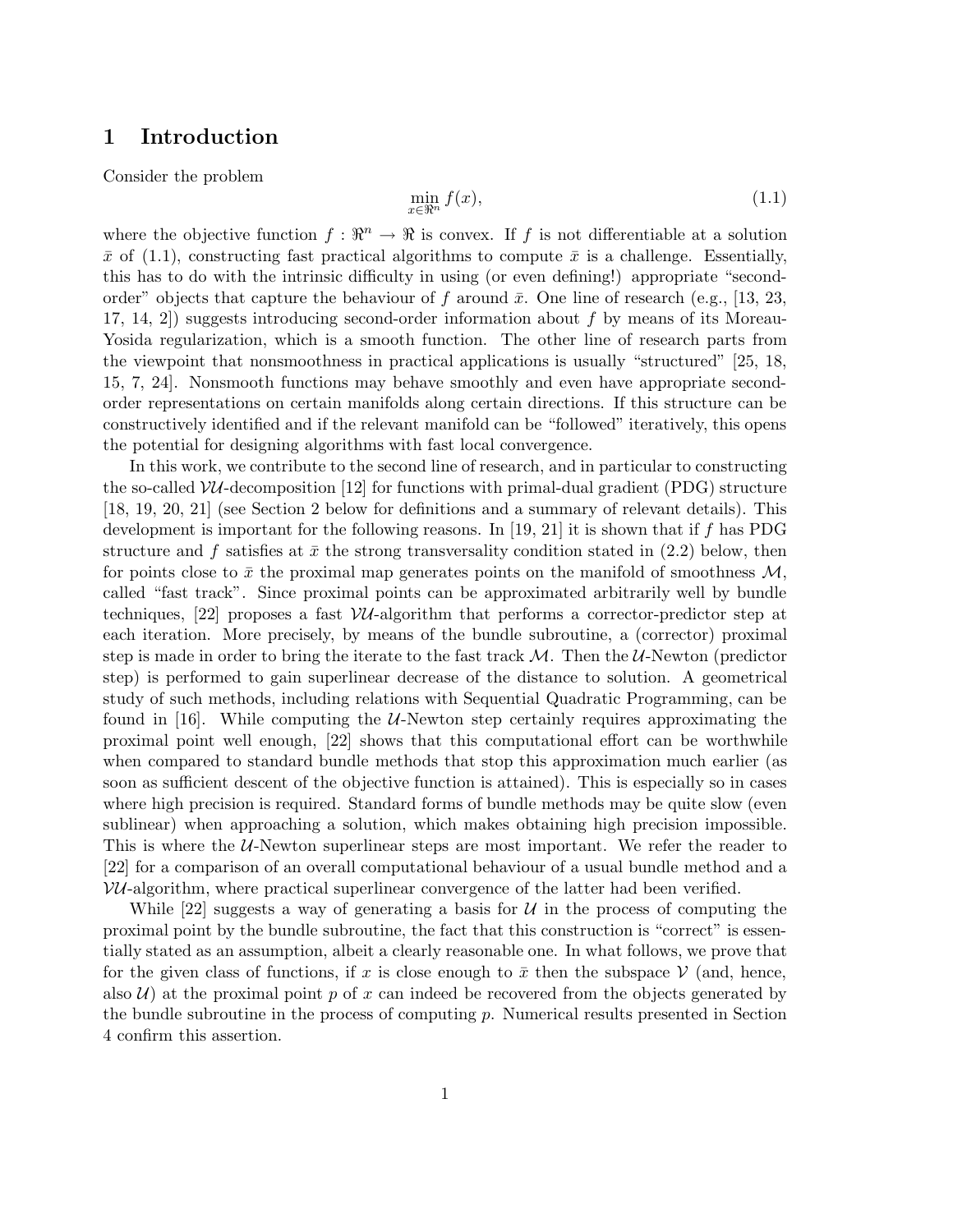Our notation is fairly standard. We shall denote by  $B_{\varepsilon}(\bar{x})$  the open ball with center  $\bar{x} \in \mathbb{R}^n$  and radius  $\varepsilon > 0$ . For  $x, y \in \mathbb{R}^n$ ,  $\langle x, y \rangle$  stands for the inner product of x and y. Given a convex function  $f: \mathbb{R}^n \to \mathbb{R}$ , we denote by  $\partial f(x)$  its subdifferential at the point  $x \in \mathbb{R}$ :

> $\partial f(x) = \{g \in \mathbb{R}^n : f(y) - f(x) \ge \langle g, y - x \rangle, \text{ for all } y \in \mathbb{R}^n\}$  $(1.2)$

The canonical simplex in the space  $\mathbb{R}^s$  will be denoted by

$$
\Delta_s = \left\{ t \in \Re^s : t \ge 0, \sum_{i=1}^s t_i = 1 \right\}.
$$

For a convex set C, by ri C we denote its relative interior. For any set  $C \subset \mathbb{R}^n$ ,  $\text{lin } C$  stands for its linear hull (the smallest subspace of  $\mathbb{R}^n$  that contains C) and aff C for its affine hull (the smallest affine manifold of  $\mathbb{R}^n$  that contains C). Finally, the cardinality of a (finite) set I is denoted by  $|I|$ .

# 2 Analytic description of the function structure

We consider the class of convex functions defined piecewise by a finite collection of twice continuously differentiable convex functions. Specifically, for all  $x \in \mathbb{R}^n$ ,

$$
f(x) \in \{f_j(x), j = 0, ..., m\},\
$$
  
where f is convex and  $f_j : \mathbb{R}^n \to \mathbb{R}, j = 0, ..., m$ , are convex of class  $C^2$ . (2.1)

We shall refer to the functions  $f_j$ ,  $j = 0, 1, \ldots, m$ , as *structure functions*. For some of our results we shall eventually assume that, in addition to the above, each structure function  $f_i$ is either quadratic or has positive definite Hessian in a relevant neighbourhood of a minimizer of f. Those assumptions do not introduce any restrictions that are truly relevant with respect to the task at hand – identification of the smoothness structure of (structured) nonsmooth functions.

A classical example of (2.1) is the max-function  $f(x) = \max_{j=0,\dots,m} f_j(x)$ , where  $f_j$  are convex of class  $C^2$ . However, the class given by  $(2.1)$  is not restricted to max-functions.

### 2.1 Primal-dual gradient structure and space decomposition

Given a convex function of the form (2.1), its subdifferential at a point  $x \in \mathbb{R}^n$  can be computed in terms of the derivatives of the structure functions that are active at  $x$ . More precisely,

$$
\partial f(x) = \Big\{ g \in \mathbb{R}^n : g = \sum_{j \in I(x)} t_j f'_j(x), \ t \in \Delta_{|I(x)|} \Big\},\
$$

where

$$
I(x) = \{j \in \{0, ..., m\} : f(x) = f_j(x)\}
$$

is the set of "active" indices at x. Let  $\bar{x} \in \mathbb{R}^n$  be a solution to (1.1), where f has the form of (2.1). By continuity of the structure functions, there exists a ball  $B_{\varepsilon}(\bar{x}) \subseteq \mathbb{R}^n$  such that

$$
\forall x \in B_{\varepsilon}(\bar{x}), \quad I(x) \subseteq I(\bar{x}).
$$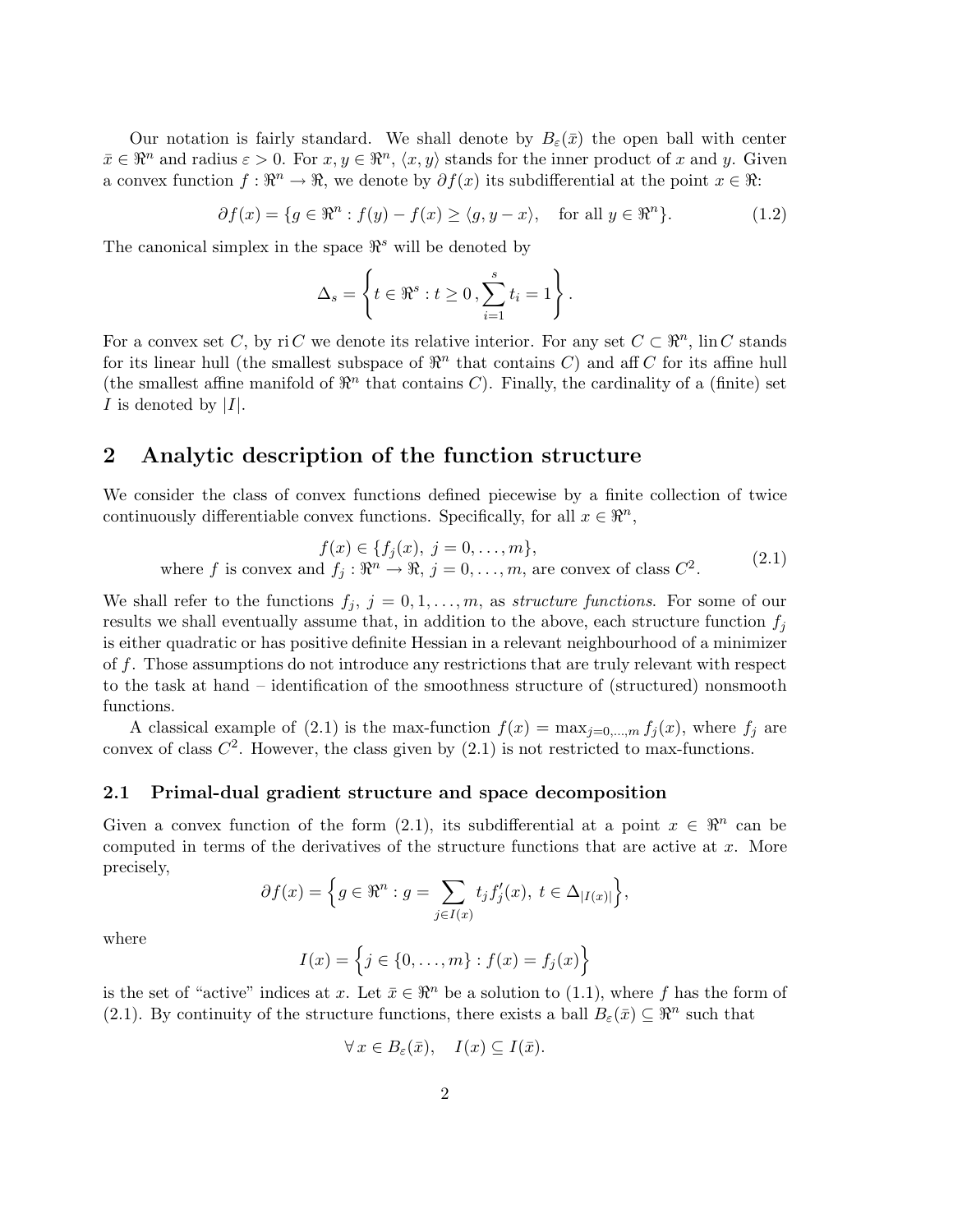For convenience, we assume that the cardinality of  $I(\bar{x})$  is  $m_1 + 1$  and reorder the structure functions, if necessary, so that  $I(\bar{x}) = \{0, 1, \ldots, m_1\}$ . From now on, we consider that

$$
\forall x \in B_{\varepsilon}(\bar{x}), \quad f(x) \in \{f_j(x),\ j=0,\ldots,m_1\}.
$$

The class of functions (2.1) belongs to the PDG-structured family ([21]; see also [18, 20]). More precisely, following the terminology and notation of [21], a function f satisfying  $(2.1)$ has a PDG structure at  $\bar{x}$  relative to the set  $B_{\varepsilon}(\bar{x})$  with primal functions  $f_j, j = 0, \ldots, m_1$ , and dual multiplier set  $\Delta_{m_1+1}$ . We note that PDG structures are closely related to the socalled  $VU$ -space decomposition (see [12, 18, 20, 21]), which shall be the focus of our analysis. Given a point  $x \in \mathbb{R}^n$  and any subgradient  $g \in \partial f(x)$ , the VU-space decomposition at x is given by

$$
\mathcal{V}(x) = \ln\{\partial f(x) - g\}, \quad \mathcal{U}(x) = \mathcal{V}(x)^{\perp}.
$$

The nonsmoothness of the function f at x is reflected by its V-shaped graph along the subspace  $\mathcal V$ , while along the subspace  $\mathcal U$  the function appears to behave smoothly [12]. Roughly speaking, the function f is "partly smooth" with respect to some "active" manifold  $\mathcal M$  containing  $\bar{x}$ , in a way that for every  $x \in M$  the U-space of the VU-space decomposition at x is the tangent space of the manifold  $\mathcal M$  at x (see the precise terminology in [15], and also [16, 4] for more details).

When the function  $f$  has a PDG structure (thus, in particular, in the case of  $(2.1)$ ), for every  $x \in \mathbb{R}^n$  and any fixed  $l \in I(x)$  it holds that

$$
\mathcal{V}(x) = \ln\{f'_j(x) - f'_l(x), \ j \in I(x)\}.
$$

We say that f satisfies at  $\bar{x}$  the condition of strong transversality if

the set 
$$
\{f'_j(\bar{x}) - f'_0(\bar{x}), j = 1, ..., m_1\}
$$
 is linearly independent. (2.2)

The following properties are consequences of strong transversality:

– The set

$$
\{f'_j(\bar{x}) - f'_0(\bar{x}), \ j = 1, \ldots, m_1\}
$$

is a basis for the subspace  $V(\bar{x})$  (of dimension dim  $V(\bar{x}) = |I(\bar{x})| - 1 = m_1$ ).

– For any  $x \in B(\bar{x})$  and any fixed  $l \in I(x)$ , the set

$$
\{f'_j(x) - f'_l(x), \ j \in I(x) \setminus \{l\}\}\
$$

is linearly independent and forms a basis for the subspace  $\mathcal{V}(x)$ (of dimension dim  $V(x) = |I(x)| - 1 \leq m_1$ ).

– For all  $x \in B(\bar{x})$ , "interior" subgradients are generated by "interior simplicial multipliers", in the sense that for any  $p \in B_{\varepsilon}(\bar{x})$  such that  $I(p) = I(\bar{x})$ , it holds that

$$
\text{ri}\,\partial f(p) := \left\{ g \in \mathbb{R}^n : g = \sum_{j=0}^{m_1} t_j f'_j(p), \ t \in \Delta_{m_1+1}, t > 0 \right\},\tag{2.3}
$$

see [10, Remark III.2.1.4].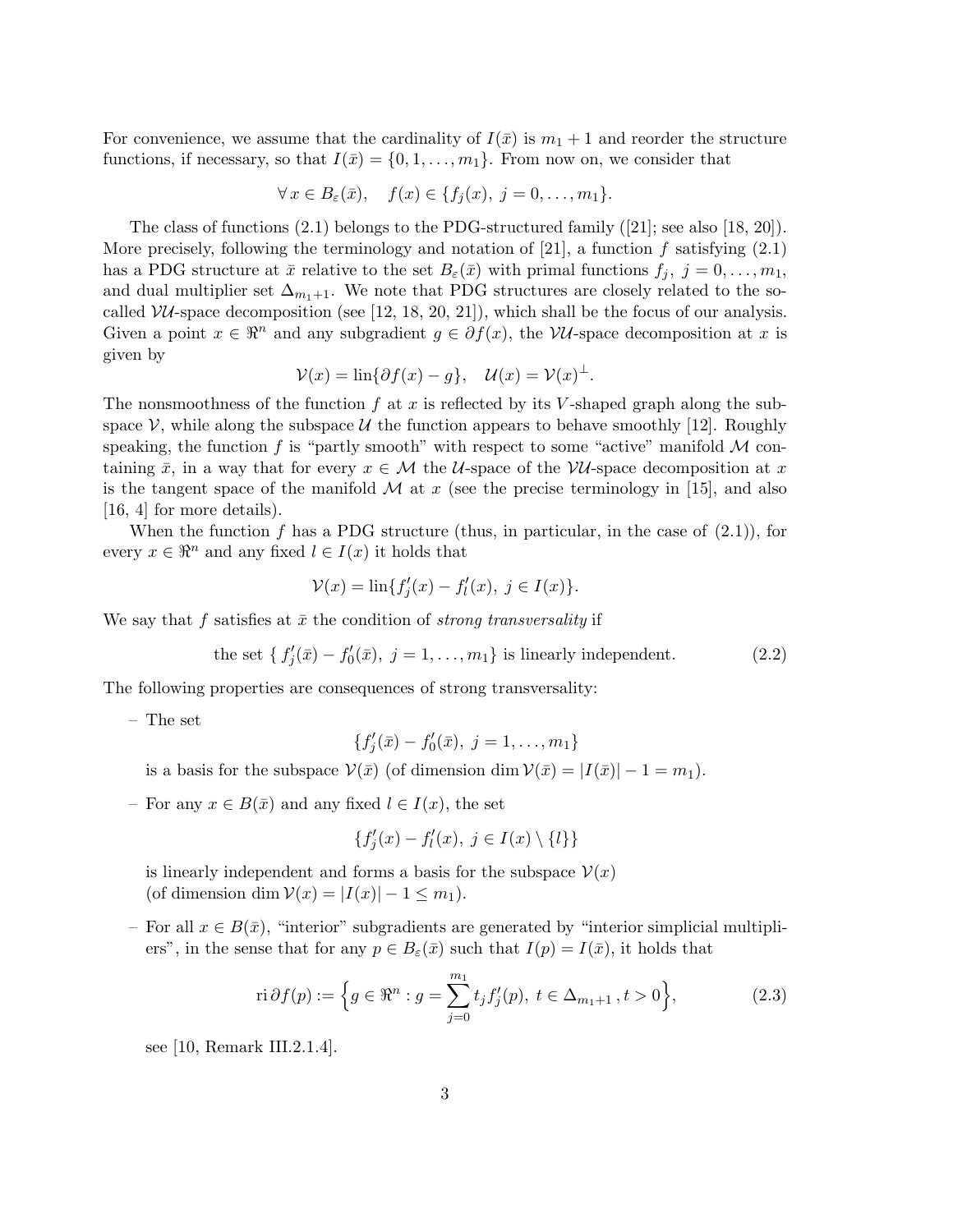The main motivation of this work is to provide some building blocks in order to design (and implement) fast  $VU$ -algorithms. Our objective is to determine a basis for the V-space (thus also U-space) at points p satisfying  $I(p) = I(\bar{x})$ , so that a superlinear U-Newton step can be computed. Under the strong transversality condition (2.2), locally the set of such points coincides with the active manifold  $M$  which, under the nondegeneracy condition (see  $(2.5)$  below), contains proximal points of points that are close enough to the solution  $\bar{x}$ . As a consequence, this manifold can be iteratively followed by an implementable algorithm and be combined with superlinear  $U$ -Newton steps, as will be explained in the sequel.

### 2.2 Connections with smooth manifolds and proximal points

Since the subspaces  $\mathcal U$  and  $\mathcal V$  generate the whole space  $\mathbb{R}^n$ , every vector can be decomposed along its  $VU$ -components. In particular, any  $z \in \mathbb{R}^n$  can be expressed as

$$
\Re^n \ni z = z_{\mathcal{V}(\bar{x})} \oplus z_{\mathcal{U}(\bar{x})} \in \Re^{\dim \mathcal{V}(\bar{x})} \times \Re^{\dim \mathcal{U}(\bar{x})}.
$$

As is shown in [21, Thm. 3.1], a PDG-structured function that satisfies the strong transversality condition at  $\bar{x}$ , has a smooth primal track which assigns for each sufficiently small  $u \in \mathcal{U}(\bar{x})$  an element  $\chi(u)$  of the active manifold M. Since along the track the  $\mathcal{U}(\chi(u))$ component of the subdifferential of f is a singleton [21, Thm. 4.1(ii)], the restriction of the function f along the track (active manifold) appears to be smooth. (Moreover, let us recall that in [19] the smooth primal track from [21] allowing a second order expansion of  $f$  along the  $U$ -subspace was called "fast track".)

The active manifold  $\mathcal M$  is theoretically defined as follows:

$$
\mathcal{M} = \{ p \in B_{\varepsilon}(\bar{x}) : f_j(p) = f(p), \ j = 0, 1, \dots, m_1 \},
$$
\n(2.4)

or equivalently,

$$
\mathcal{M} = \{ p \in B_{\varepsilon}(\bar{x}) : I(p) = I(\bar{x}) \}.
$$

Note that the latter, in view of  $(2.2)$ , yields that M is a smooth manifold. It is easy to verify that in this case f is also partly smooth with respect to the manifold  $M$ , according to the terminology introduced in [15] (see [16] for details). Furthermore, the Riemanian gradient of the restriction of f on M at a point  $x = \chi(u) \in \mathcal{M}$  is the projection of the subdifferential  $\partial f(x)$  on the U-space at x, while the normal cone  $N_{\mathcal{M}}(x)$  is the  $\mathcal{V}(x)$ -subspace.

For all p close enough to  $\bar{x}$  it holds ([7, Thm. 5.15] and [21, Thm. 5.3]) that

$$
p \in \mathcal{M} \iff p = \chi(u(p))
$$
 with  $u(p) = (p - \bar{x})_{\mathcal{U}(\bar{x})}$ .

It follows that the concepts "fast track"  $\chi(u)$  and "smooth manifold" M describe in a different manner the same object, that identifies the smoothness structure of  $f$ . However, since both  $\chi(u)$  and M are defined implicitly, their computation is far from being straightforward. It is at this stage that the important connection with proximal points comes into play, as discussed next.

In the sequel, the following notion will be needed. We say that  $f$  satisfies at its minimizer  $\bar{x}$  the *nondegeneracy* condition if

$$
0 \in \mathrm{ri}\,\partial f(\bar{x}).\tag{2.5}
$$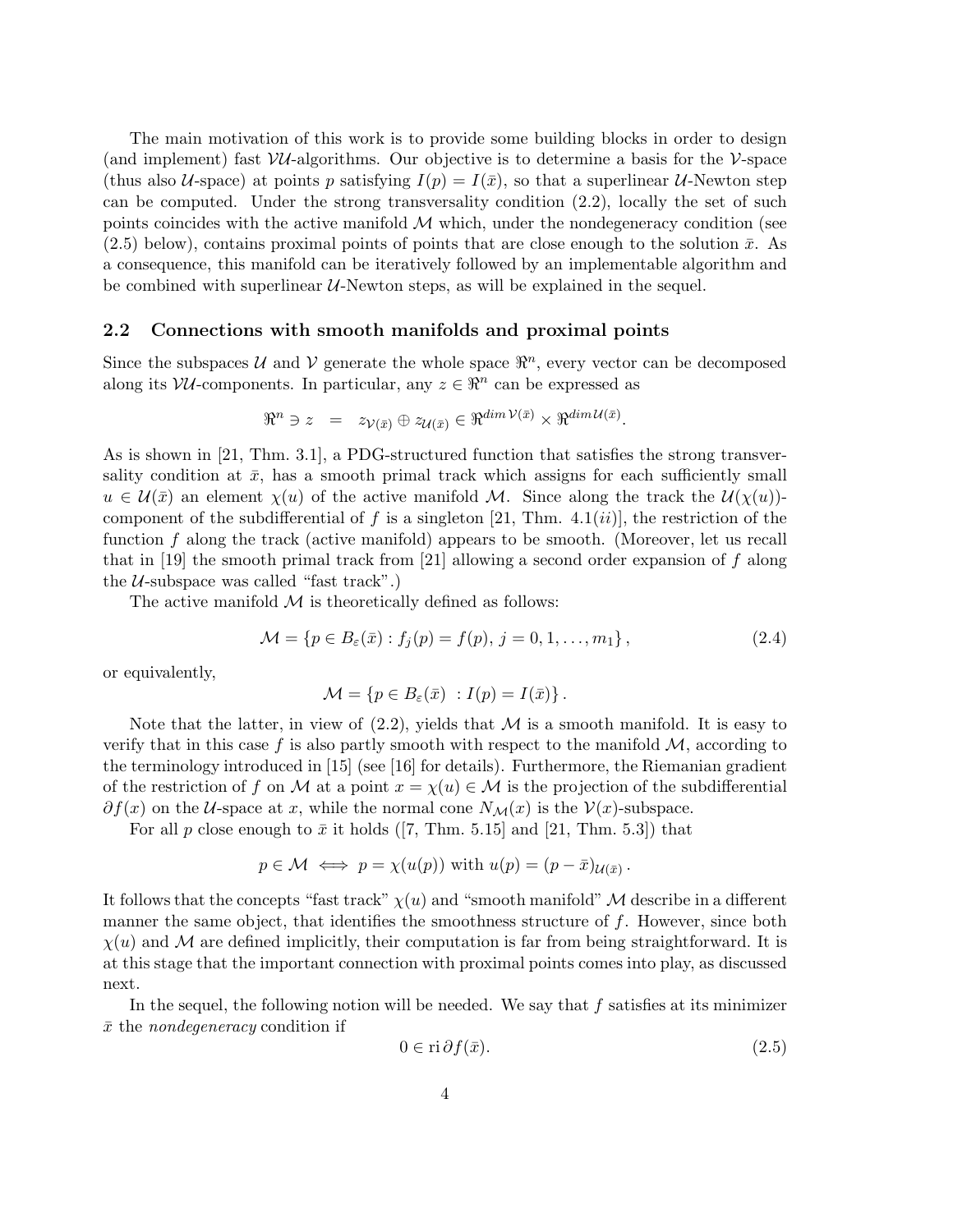This nondegeneracy condition is not very restrictive. The situation when a given minimizer of f has 0 in the "extreme boundary" of its subdifferential, as for instance for the function

$$
f(x) = \begin{cases} x_1 & \text{if } x_1 \ge 0, \\ 0 & \text{if } x_1 < 0, \end{cases} \qquad x \in \mathbb{R}^n,
$$

where  $\partial f(0) = [0, 1] \times \{0_{n-1}\}\$ , is unstable and generically not present in practice. On the other hand, condition (2.5) ensures a certain stability in the behaviour of the subdifferential mapping. Indeed, it has been shown that if  $f$  is a strongly transversal PDG-structured lower semicontinuous (respectively, convex) function, the condition stated in (2.5) is transmitted to some specific continuous selections of subgradients (parameterized by  $u$ ), see [21, Thm. 4.2] (respectively, [19, Thm. 5.2]). More specifically, the following holds (see [4, Lemma 20]).

### Lemma 2.1.1. (Persistence and stability of the nondegeneracy condition)

Let f be a convex PDG-structured function, and let  $\mathcal M$  be the active manifold along which f admits a fast track.

Then for any continuous selection

$$
p \mapsto g(p), \quad p \in \mathcal{M}
$$

of the affine space mapping

$$
p \mapsto \text{aff}(\partial f(p)), \quad p \in \mathcal{M}
$$

that satisfies  $g(\bar{x}) \in \text{ri } \partial f(\bar{x})$  for  $\bar{x} \in \mathcal{M}$ , it holds that  $g(p) \in \text{ri } \partial f(p)$  for all  $p \in \mathcal{M}$  near  $\bar{x}$ .  $\Box$ 

Given a point  $x \in \mathbb{R}^n$  and a prox-parameter  $\mu > 0$ , the proximal point of f at x, denoted by  $p_{\mu}(x)$ , is given by

$$
p_{\mu}(x) = \arg \min_{y \in \mathbb{R}^n} \left\{ f(y) + \frac{\mu}{2} ||y - x||^2 \right\}.
$$

(Clearly, the mapping  $p_{\mu}$  is single-valued, by the strict convexity of the norm.)

The relevance of proximal points in our context is two-fold.

– When x is sufficiently close to  $\bar{x}$  and the nondegeneracy condition (2.5) holds,  $p_u(x)$  lies on the fast track (active manifold M); see [19, 7, 21, 4]. Since  $p_{\mu}(x) \in \mathcal{M}$ , by definition of the smooth manifold, we see that

$$
I(p_\mu(x)) = I(\bar{x})
$$
 or, equivalently,  $f(p_\mu(x)) = f_j(p_\mu(x)), j = 0, 1, ..., m_1$ . (2.6)

– A sequence of null steps of a bundle subroutine can approximate proximal points within any desired accuracy [3] (see also [9] for the nonconvex case).

Therefore, under the condition (2.5), the theoretical concepts of fast track and active manifold of a partly smooth function f can be locally related to the set of proximal points of f, opening the way to implementable and fast  $VU$ -algorithms. Essentially, these algorithms follow a trajectory of proximal points leading to  $\bar{x}$ , with superlinear Newtonian acceleration at those points. This acceleration is possible due to the fact that proximal points belong to the active manifold M on which f has second-order expansion along  $\mathcal{U}(p)$ , and so at such points a fast (superlinear) U-Newton step can be computed, provided the subspaces  $\mathcal V$  and  $\mathcal U$  are known, or sufficiently well approximated [22].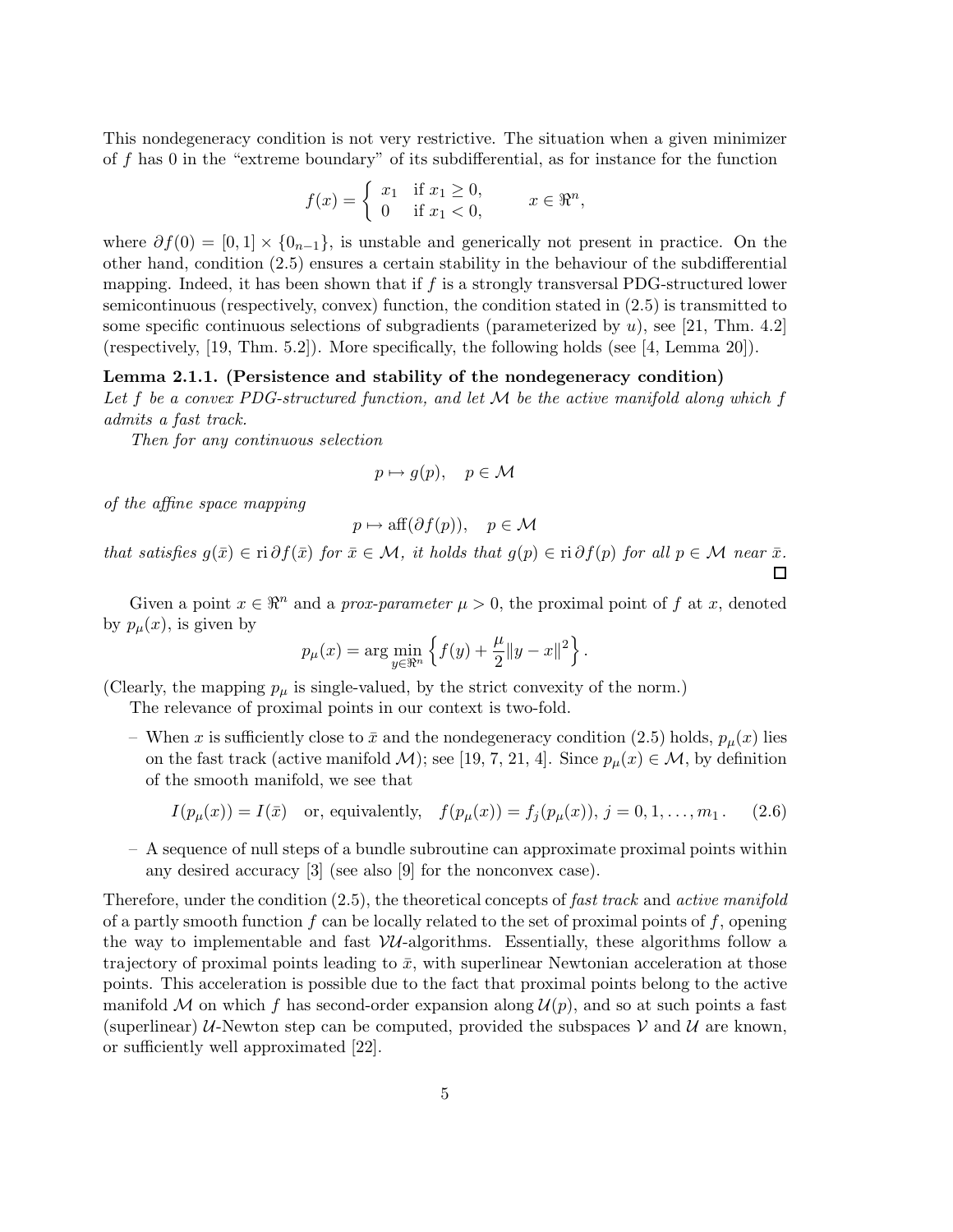# 3 Identifying structure by the bundle technique

We proceed to analyze the computation of the proximal point  $p_\mu(x)$  of a given  $x \in B_\varepsilon(\bar{x})$  for a convex function f of the form (2.1). We show that a basis for the subspace V at  $p_\mu(x)$  is obtained as a by-product of computing  $p_{\mu}(x)$  by the bundle technique.

We start with the following remark: complete knowledge of the subdifferential  $\partial f(p)$  at the proximal point  $p = p_{\mu}(x) \in \mathcal{M}$  is certainly sufficient for determining the V-space of  $VU$ -decomposition at p. However, such information is considered prohibited (impossible to obtain) in practice. Indeed, apart from the point  $p$  being unknown (it needs to be computed by an iterative procedure), the typical practical requirement in computational nonsmooth optimization (referred to as *black-box* information, see, e.g., [1, Part II]) gives access to only one subgradient at each point, and not to the whole subdifferential. Information about the relevant subspaces of the  $VU$ -decomposition should therefore be built iteratively, in the process of computing the proximal point. The practical way of computing proximal points is the bundle method [11, 10, 1]. We next show how this procedure can be used to build a basis for the V-space at  $p$ . Let us first state formally what we mean by the black-box information, specifically for a convex function  $f$  of the form  $(2.1)$ :

Given 
$$
x^i \in \mathbb{R}^n
$$
 (input), an arbitrary index  $j_i$  in  $I(x^i)$  is available (in principle, only one).

(3.1)

This information gives one affine function

$$
f_{j_i}(x^i) + \langle f'_{j_i}(x^i), y - x^i \rangle, \quad y \in \Re^n,
$$

which supports the graph of  $f$  from below. The bundle method approximates the proximal point  $p$  of  $x$  by iteratively computing proximal points of the cutting-plane approximations of f defined by the previously accumulated affine functions. Specifically, if  $x^0 (= x)$ ,  $x^1, \ldots, x^{k-1}$ are the previous iterates, then the  $k$ -th iterate is given by

$$
x^{k} = \arg\min_{y \in \mathbb{R}^{n}} \left\{ \psi_{k-1}(y) + \frac{\mu}{2} \|y - x\|^{2} \right\},
$$
\n(3.2)

where

$$
\psi_{k-1}(y) = \max_{i=0,1,\dots,k-1} \left\{ f_{j_i}(x^i) + \langle f'_{j_i}(x^i), y - x^i \rangle, \quad j_i \in I(x^i) \right\},\tag{3.3}
$$

is the cutting-planes model of f. This problem is solved via its quadratic programming  $(QP)$ reformulation

$$
\min_{(y,r)\in\Re^{n+1}} \quad \begin{cases} r + \frac{\mu}{2} \|y - x\|^2 \\ f_{j_i}(x^i) + \langle f'_{j_i}(x^i), y - x^i \rangle \le r, \ i = 0, 1, \dots, k - 1. \end{cases}
$$
 s.t.

By the optimality condition for (3.2), it holds that

$$
x^{k} = x - \frac{1}{\mu}g^{k}, \quad \text{where } g^{k} \in \partial \psi_{k-1}(x^{k}).
$$
\n(3.4)

Since the model  $\psi_{k-1}$  is a convex max-function, its subgradients at  $x^k$  are convex combinations of the derivatives of its active pieces at  $x^k$ , with coefficients given by the multipliers (dual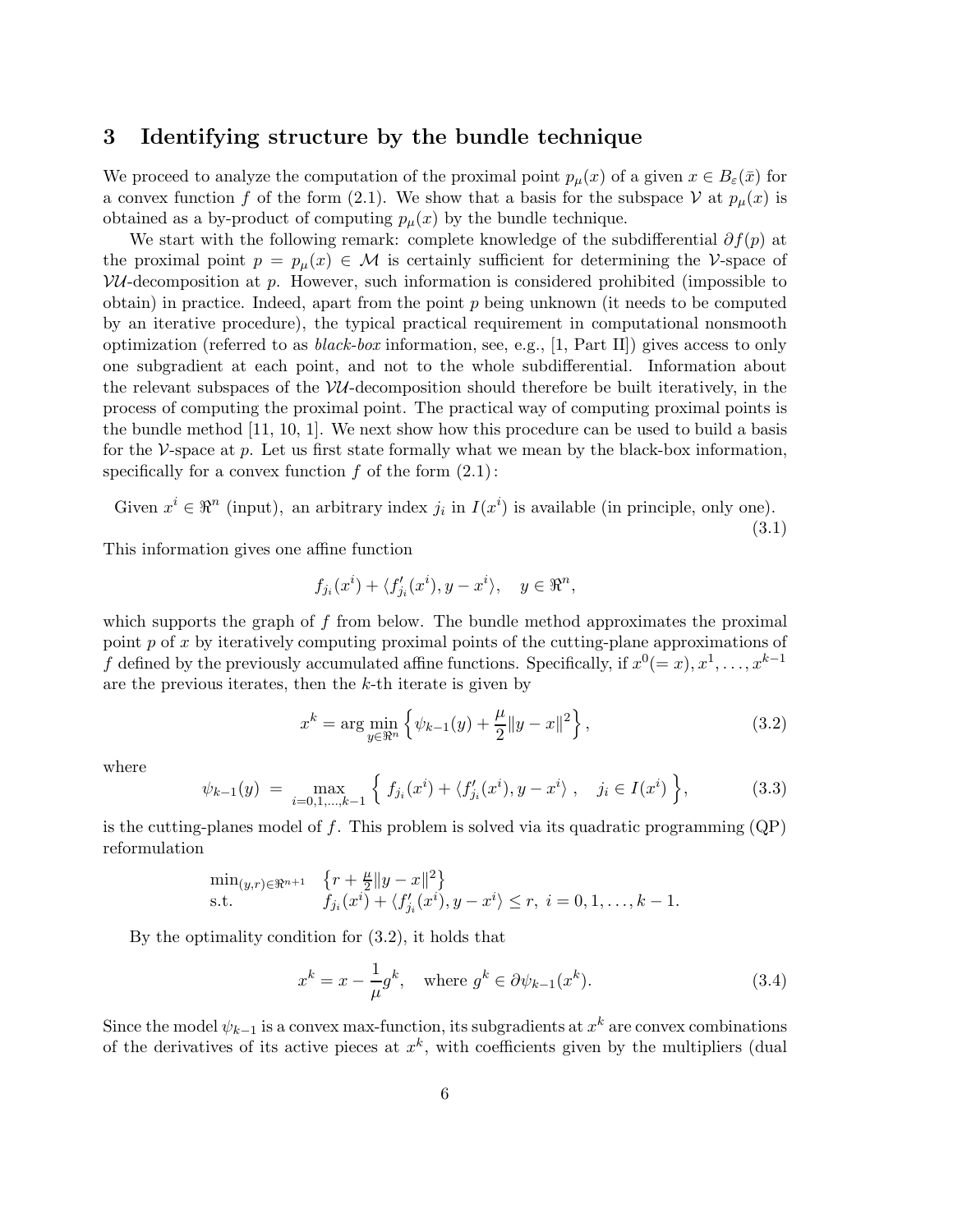solutions) of the QP. Eliminating all the indices corresponding to zero multipliers (including active ones, if there exist zero multipliers corresponding to active QP constraints), we can write

$$
g^{k} = \sum_{i \in \tilde{I}_{k}} t_{i}^{k} f_{j_{i}}'(x^{i}), \quad t^{k} \in \Delta_{|\tilde{I}_{k}|}, \quad t^{k} > 0,
$$
\n(3.5)

where

$$
\tilde{I}_k = \left\{ i \in \{0, 1, \dots, k-1\} : t_i^k > 0 \right\} \subset \left\{ i \in \{0, 1, \dots, k-1\} : \psi_{k-1}(x^k) = f_{j_i}(x^i) + \langle f'_{j_i}(x^i), x^k - x^i \rangle \right\}.
$$

We note that to ensure convergence, for the  $(k + 1)$ -iteration it is sufficient to keep in the bundle memory only those affine functions that correspond to indices in  $\tilde{I}_k$  at the k-th iteration, permanently deleting all the rest (but adding the new affine function computed at  $x^k$ ). Without introducing this feature explicitly in the analysis, we shall make the following (related) assumption:

(*H*) The cardinality of 
$$
\tilde{I}_k
$$
,  $k = 0, 1, \ldots$ , is uniformly bounded in  $k$ .

While there is no formal argument to justify this assumption, as a practical matter it is very natural. In fact, many (active set) QP solvers choose linearly independent bases, i.e., work with "minimal" representations. In the representation of  $g^k \in \mathbb{R}^n$  in (3.5), this means that QP solver gives a solution such that  $|\tilde{I}_k| \leq n+1$  (such a solution always exists by the Carathéodory Theorem). A similar assumption/property for a QP solver had been used, for a different QP-based method, in [6, Sec. 5].

Our development below relies on the PDG structure of f at  $\bar{x}$  relative to  $B_{\varepsilon}(\bar{x})$ . For this reason, we first ensure that iterates do not leave the relevant set.

#### Proposition 3.1.1. (Localization of the bundle iterates)

Let f be a convex function and let  $\{x^k\}$  be a sequence generated according to  $(3.2)$ – $(3.3)$ , with  $x^0 = x \in B_{\varepsilon}(\bar{x}).$ 

Then for every  $\delta \in (0, \varepsilon)$  there exists  $\bar{\mu} > 0$  such that if  $\mu \geq \bar{\mu}$  and  $x \in B_{\varepsilon-\delta}(\bar{x})$  then  $\{x^k\} \subset B_{\varepsilon}(\bar{x}).$ 

Furthermore, if f satisfies at  $\bar{x}$  the nondegeneracy condition (2.5) then

$$
I(x^k) \subseteq I(\bar{x}) = I(p_\mu(x)) \quad \text{for all } k. \tag{3.6}
$$

**Proof.** For any index k, the cutting-plane model  $\psi_k$  given in (3.3) has the same Lipschitz constant as f, say  $L > 0$ . Since, by  $(3.4)$ ,  $g^k = \mu(x - x^k) \in \partial \psi_{k-1}(x^k)$ , this means that  $\mu \|x^k - x\| \leq L$  for all k. Hence,

$$
||x^k - \bar{x}|| \le ||x^k - x|| + ||x - \bar{x}|| \le \frac{L}{\mu} + \varepsilon - \delta,
$$

and the assertion follows taking  $\mu \geq \bar{\mu} = L/\delta$ .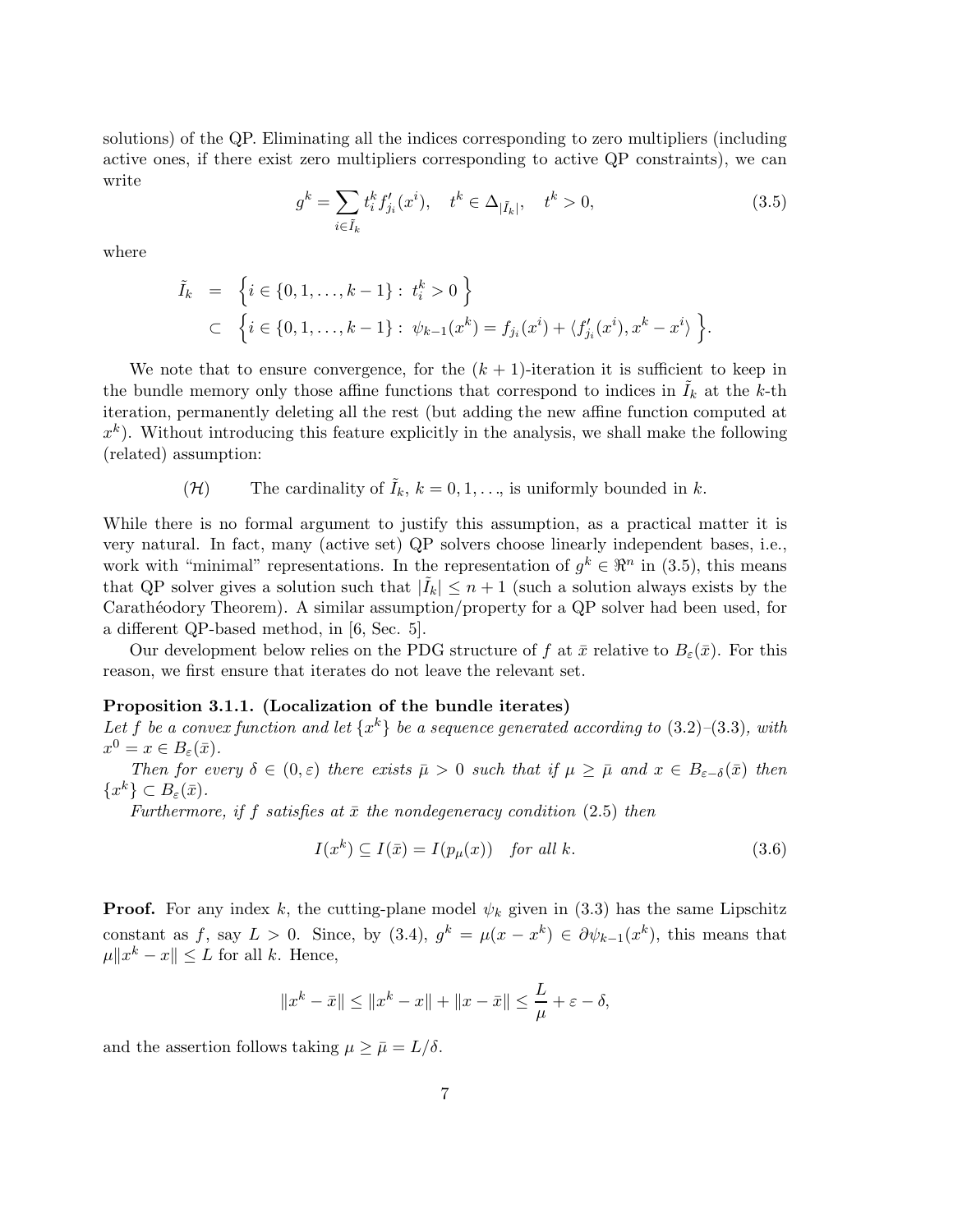The inclusion in (3.6) follows from the continuity of the structure functions, while the equality is a consequence of  $(2.5)$  (see  $(2.6)$ ).  $\blacksquare$ 

From now on, the prox-parameter  $\mu > 0$  is assumed to be sufficiently large to ensure that  ${x^k}\subset B_{\varepsilon}(\bar x)$  and (3.6) holds. Therefore, any bundle index  $j_i \in I(x^i)$  belongs to the set  $I(\bar{x}) = \{0, 1, \ldots, m_1\}.$  For each k, we define the "accumulation" of the simplicial multipliers in (3.5), corresponding to the same structure function  $f_l$  as follows:

$$
q_l^k = \sum_{i \in \tilde{I}_k \, ; \, j_i = l} t_i^k, \qquad l = 0, 1, \dots, m_1. \tag{3.7}
$$

(We formally set the result of summing up over an empty set to be 0.) Clearly, these multipliers satisfy

$$
q^k := (q_0^k, \ldots, q_{m_1}^k) \in \Delta_{m_1+1}
$$
 for all  $k$ .

The following result concerns asymptotic approximation of the specific subgradient  $\mu(x-p) \in$  $\partial f(p), p = p_{\mu}(x)$ , by the sequence  $\{g^k\}$  produced by the bundle procedure.

## Proposition 3.1.2. (Asymptotic behaviour of the bundle procedure)

Let f be a convex function of the form  $(2.1)$  and assume that it satisfies at  $\bar{x}$  the nondegeneracy condition (2.5).

Let a sequence  $\{x^k\}$  be generated according to  $(3.2)$ – $(3.3)$ , and let  $p = p_\mu(x)$ . Then for all  $k \geq 0$  there exist  $\tau_i \in [0,1], i \in \tilde{I}_k$ , such that

$$
\sum_{i \in \tilde{I}_k} t_i^k \langle f''_{j_i}(x^i + \tau_i(p - x^i))(p - x^i), p - x^i \rangle \to 0 \text{ as } k \to \infty,
$$
\n(3.8)

$$
g^{k} = \sum_{l=0}^{m_{1}} q_{l}^{k} f_{l}'(p) - \sum_{i \in \tilde{I}_{k}} t_{i}^{k} \int_{0}^{1} f_{j_{i}}''(x^{i} + \theta(p - x^{i}))(p - x^{i}) d\theta \to \mu(x - p) \text{ as } k \to \infty.
$$
 (3.9)

**Proof.** As is well known (e.g., [3, Prop. 4.1]), for iterates generated by the bundle procedure it holds that  $\psi_{k-1}(x^k) \nearrow f(p)$  and  $x^k \to p$  as  $k \to \infty$ . Therefore, taking into account also that the sequence  $\{g^k\}$  is evidently bounded (by (3.4) and Proposition 3.1.1), we deduce that

$$
\lim_{k \to \infty} \left( \psi_{k-1}(x^k) + \langle g^k, p - x^k \rangle \right) = f(p). \tag{3.10}
$$

By the definition of  $\tilde{I}_k$ , and since  $t^k \in \Delta_{|\tilde{I}_k|}$ , we have that

$$
\psi_{k-1}(x^k) = \sum_{i \in \tilde{I}_k} t_i^k (f_{j_i}(x^i) + \langle f'_{j_i}(x^i), x^k - x^i \rangle).
$$

Together with (3.5), this gives

$$
\psi_{k-1}(x^k) + \langle g^k, p - x^k \rangle = \sum_{i \in \tilde{I}_k} t_i^k (f_{j_i}(x^i) + \langle f'_{j_i}(x^i), x^k - x^i + p - x^k \rangle)
$$
  

$$
= \sum_{i \in \tilde{I}_k} t_i^k (f_{j_i}(x^i) + \langle f'_{j_i}(x^i), p - x^i \rangle).
$$
 (3.11)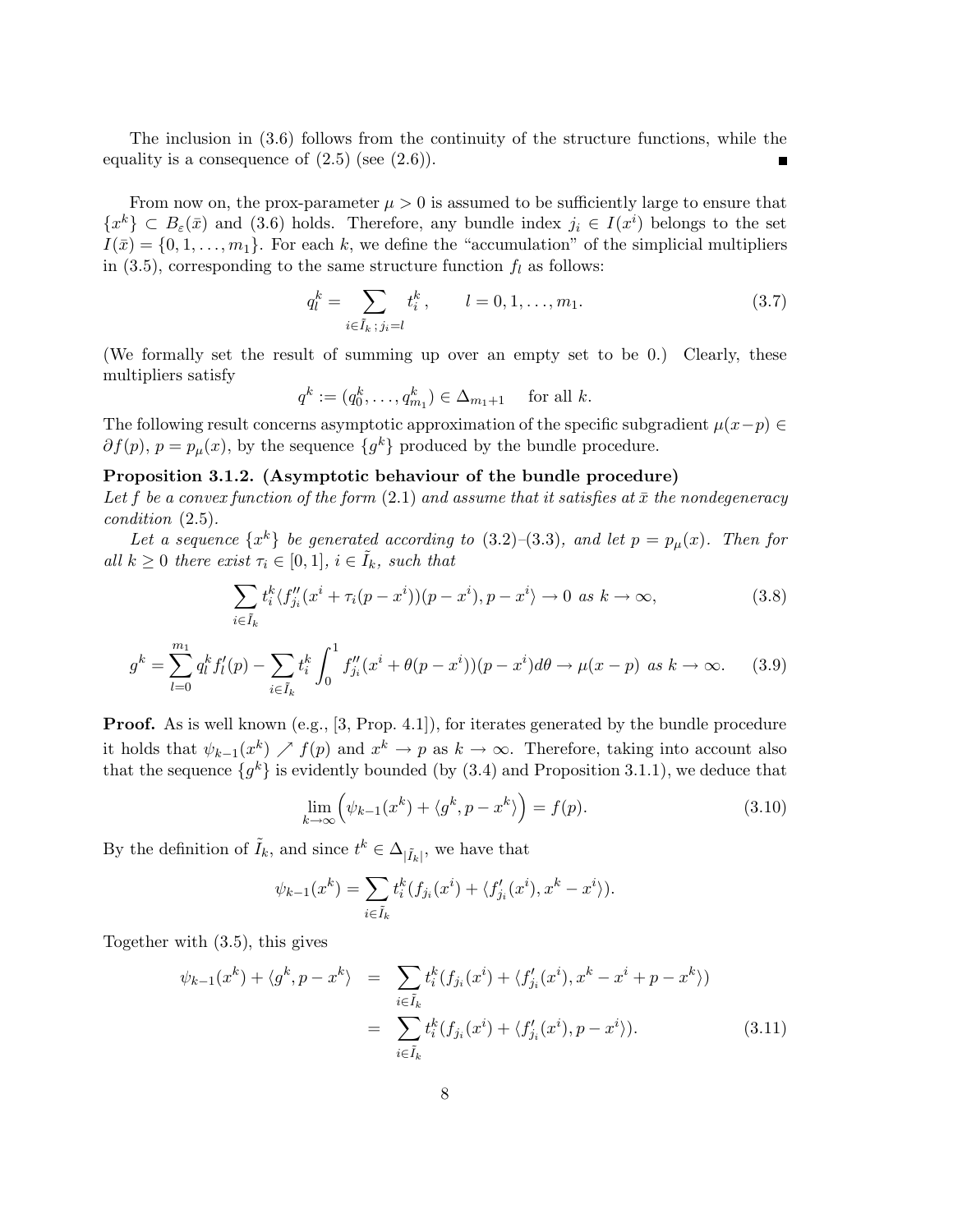By the Mean-Value Theorem, for each  $i \in I_k$  there exists  $\tau_i \in [0, 1]$  such that

$$
f_{j_i}(x^i) + \langle f'_{j_i}(x^i), p - x^i \rangle = f_{j_i}(p) - \frac{1}{2} \langle f''_{j_i}(x^i + \tau_i(p - x^i))(p - x^i), p - x^i \rangle
$$
  
=  $f(p) - \frac{1}{2} \langle f''_{j_i}(x^i + \tau_i(p - x^i))(p - x^i), p - x^i \rangle$ ,

where we have used that  $f_{j_i}(p) = f(p)$  (By (2.6) and the fact that, by Proposition 3.1.1, we have that  $j_i \in I(p)$  for all  $i \in \overline{I}_k$  and all  $k \geq 0$ ).

Combining now the latter relation with (3.11), we obtain that

$$
\psi_{k-1}(x^k) + \langle g^k, p - x^k \rangle = \sum_{i \in \tilde{I}_k} t_i^k (f(p) - \frac{1}{2} \langle f''_{j_i}(x^i + \tau_i(p - x^i))(p - x^i), p - x^i \rangle)
$$
  

$$
= f(p) - \frac{1}{2} \sum_{i \in \tilde{I}_k} t_i^k \langle f''_{j_i}(x^i + \tau_i(p - x^i))(p - x^i), p - x^i \rangle,
$$

where we have used again that  $t^k \in \Delta_{|\tilde{I}_k|}$ . Relation (3.8) now follows from (3.10).

By the Mean-Value Theorem (for vector functions), for each  $i \in I_k$  we can also write

$$
f'_{j_i}(p) = f'_{j_i}(x^i) + \int_0^1 f''_{j_i}(x^i + \theta(p - x^i))(p - x^i)d\theta.
$$

Then, using (3.5), we have that

$$
g^{k} = \sum_{i \in \tilde{I}_{k}} t_{i}^{k} \left( f'_{j_{i}}(p) - \int_{0}^{1} f''_{j_{i}}(x^{i} + \theta(p - x^{i}))(p - x^{i}) d\theta \right)
$$
  

$$
= \sum_{l=0}^{m_{1}} q_{l}^{k} f'_{l}(p) - \sum_{i \in \tilde{I}_{k}} t_{i}^{k} \int_{0}^{1} f''_{j_{i}}(x^{i} + \theta(p - x^{i}))(p - x^{i}) d\theta.
$$

Since  $x^k \to p$  as  $k \to \infty$ , from (3.4) we have that  $g^k = \mu(x - x^k) \to \mu(x - p)$ , and (3.9) follows.

Until now our analysis did not require any assumptions on the structure functions  $f_i$  other than twice continuous differentiability. For our main result, concerning the construction of a basis for the subspace  $V$  by means of the active bundle gradients, we assume that each structure function is either quadratic or its Hessian is positive definite (on the set of interest).

#### Theorem 3.2. (Asymptotic determination of the  $\mathcal{V}\text{-space}$ )

Let f be a convex function of the form  $(2.1)$ , and suppose that it satisfies at  $\bar{x}$  the nondegeneracy condition  $(2.5)$  and the strong transversality condition  $(2.2)$ . Suppose further that each structure function  $f_j$ ,  $j = 0, 1, ..., m_1$ , is either quadratic or its Hessian is positive definite on the relevant set  $B_{\varepsilon}(\bar{x})$ . Assume, finally, that the hypothesis (H) is satisfied.

Then the representation (3.5) for  $g^k$  (output of the bundle procedure) provides asymptotically a particular basis of the V-space at  $p = p_{\mu}(x)$  (thus, implicitly, also of the U-space at p), in the sense that

$$
\mathcal{V}(p) = \ln\{v_l/s_l - v_0/s_0, \ l = 1, \ldots, m_1\},\
$$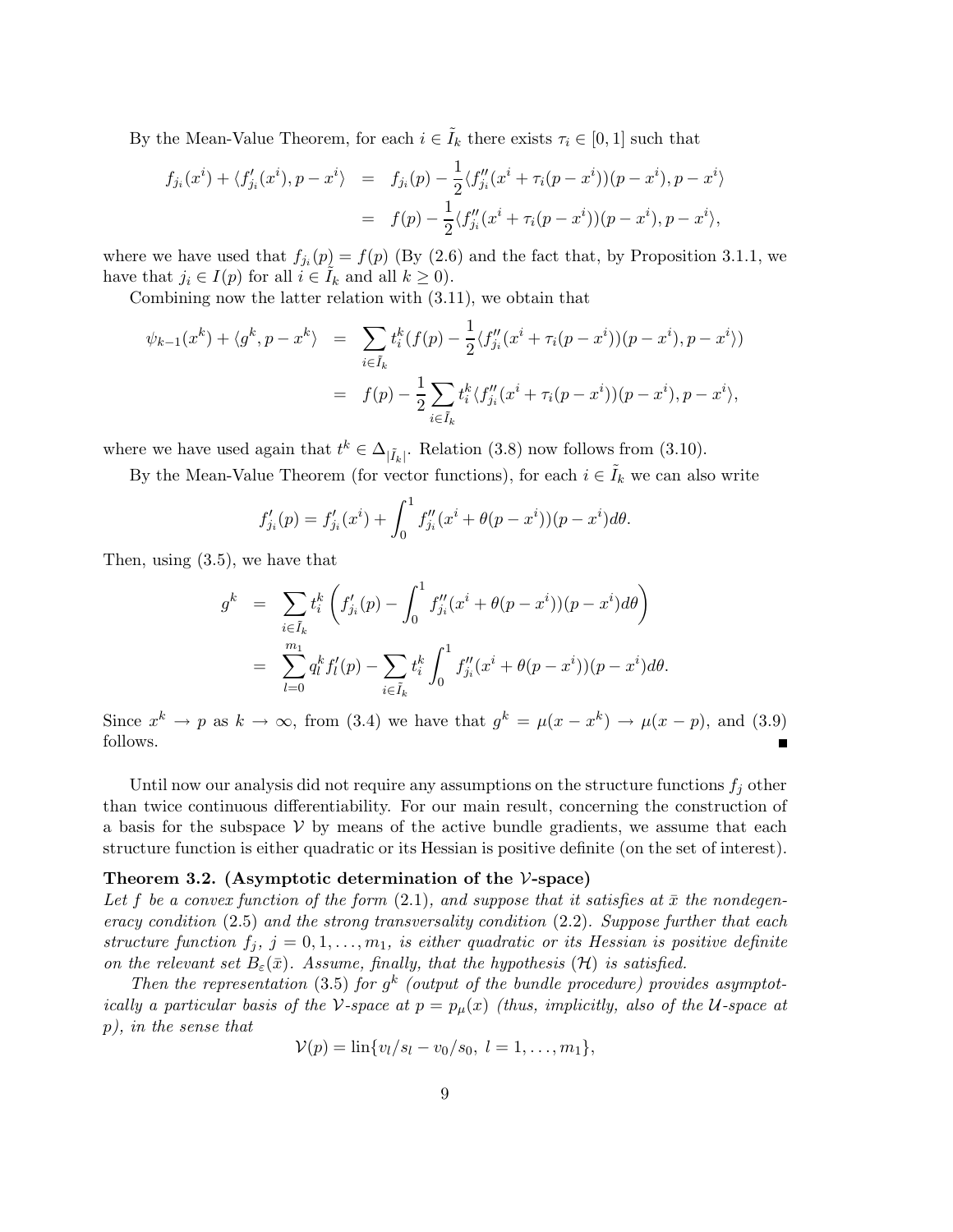where

$$
v_l = \lim_{k \to \infty} \sum_{i \in \tilde{I}_k, j_i = l} t_i^k f'_{j_i}(x^i), \quad 0 < s_l = \lim_{k \to \infty} \sum_{i \in \tilde{I}_k, j_i = l} t_i^k, \quad l = 0, 1, \dots, m_1.
$$

**Proof.** Let  $x \in \mathbb{R}^n$  be sufficiently close to  $\bar{x}$  and  $\mu > 0$  be sufficiently large, so that the assertions of Propositions 3.1.1 and 3.1.2 hold.

As already noted,

$$
g^{k} = \sum_{i \in \tilde{I}_{k}} t_{i}^{k} f'_{j_{i}}(x^{i}) \to \mu (x - p) \in \text{ri}\,\partial f(p),
$$

where the inclusion holds by Lemma 2.1.1 (under the nondegeneracy condition  $(2.5)$ , for x close enough to  $\bar{x}$ ). Taking now into account (2.3), that holds under the strong transversality condition (2.2), we have that

$$
\mu(x - p) = \sum_{j=0}^{m_1} s_j f'_j(p), \ s \in \Delta_{m_1 + 1}, \ s > 0,
$$
\n(3.12)

where the "simplicial" multiplier vector  $s > 0$  is uniquely defined.

The key idea is to show that the contribution of gradients of all those pieces  $i \in \tilde{I}_k$  that are active at the (unknown) proximal point  $p$ , is present and "asymptotically positive" in the representation of  $g^k$  in (3.9). Specifically, with the notation of (3.7), the sequence  $\{q^k_l\}$ converges to a strictly positive number for each  $l = 0, 1, \ldots, m_1$ , while the second term in (3.9) vanishes.

Since, by the convexity of all structure functions  $f_j$ , the matrices  $f''_j(\cdot)$  are positive semidefinite, we have that all the terms in the sum in  $(3.8)$  of Lemma 3.1.2 are nonnegative. Since the sum tends to zero, it then follows that each of those terms tends to zero:

$$
\forall i \in \tilde{I}_k, \quad 0 = \lim_{k \to \infty} t_i^k \langle f''_{j_i}(x^i + \tau_i(p - x^i))(p - x^i), p - x^i \rangle. \tag{3.13}
$$

We next show that

$$
\forall i \in \tilde{I}_k, \quad 0 = \lim_{k \to \infty} t_i^k \int_0^1 f''_{j_i}(x^i + \theta(p - x^i))(p - x^i) d\theta.
$$
 (3.14)

For  $i \in \tilde{I}_k$  such that  $\lim_{k\to\infty} t_i^k = 0$ , the relation in (3.14) is obvious (since the other term in the product is evidently bounded).

Consider now  $i \in \tilde{I}_k$  such that  $\liminf_{k \to \infty} t_i^k > 0$ . For such i, the relation (3.13) implies that

$$
\langle f''_{j_i}(x^i + \tau_i(p - x^i))(p - x^i), p - x^i \rangle = 0.
$$
\n(3.15)

For each  $j \in \{0, 1, \ldots, m_1\}$  such that  $j = j_i, i \in \tilde{I}_k$ , occurs infinitely often, we next consider separately the case when  $f_j$  is quadratic and the case when the Hessian of  $f_j$  is positive definite.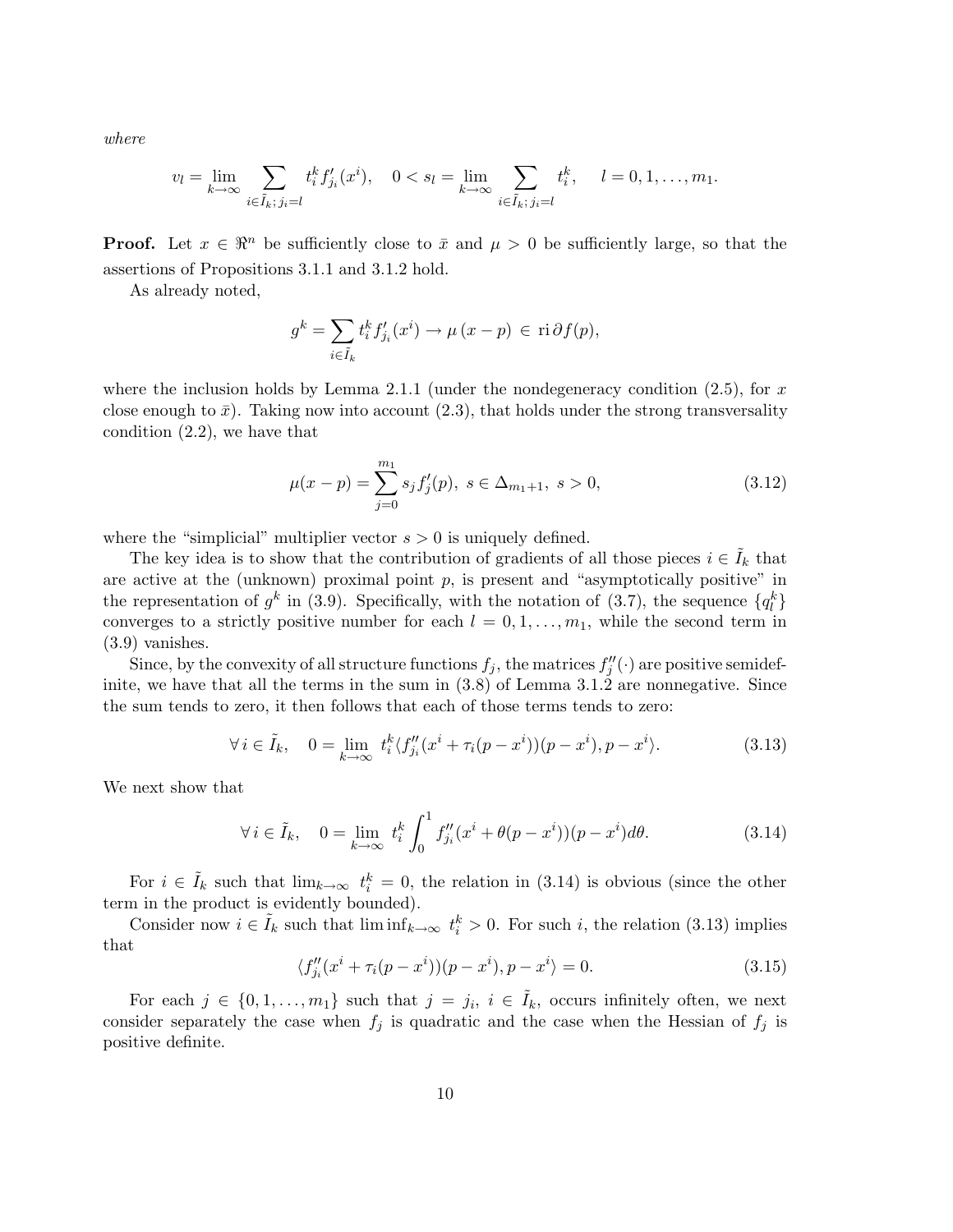Case 1  $(f_{j_i}(\cdot))$  is quadratic). Let

$$
f_{j_i}(x) = \frac{1}{2} \langle A_{j_i} x, x \rangle + \langle a_{j_i}, x \rangle + c_{j_i},
$$

where  $c_{j_i} \in \mathbb{R}$ ,  $a_{j_i} \in \mathbb{R}^n$  and  $A_{j_i}$  is an  $n \times n$  symmetric positive semidefinite matrix. Since  $f''_{j_i}(\cdot) = A_{j_i}$ , we obtain from (3.15) that

$$
\langle A_{j_i}(p-x^i), p-x^i \rangle = 0,
$$

which means that  $p - x^i$  is a minimizer of the nonnegative quadratic form  $\langle A_{j_i} y, y \rangle, y \in \mathbb{R}^n$ . Hence, its gradient is zero at this point:

$$
2A_{j_i}(p - x^i) = 0.
$$

Recalling again that  $f''_{j_i}(\cdot) = A_{j_i}$ , this implies (3.14).

Case 2  $(f''_{j_i}(\cdot)$  is positive definite). Under this assumption, we immediately obtain from (3.15) that

$$
p - x^i = 0,
$$

which again implies  $(3.14)$ .

Recalling now that  $|\tilde{I}_k|$  is uniformly bounded (assumption  $(\mathcal{H})$ ), and summing up (3.14) for all  $i \in \tilde{I}_k$ , we obtain that

$$
0 = \lim_{k \to \infty} \sum_{i \in \tilde{I}_k} t_i^k \int_0^1 f''_{j_i}(x^i + \theta(p - x^i))(p - x^i) d\theta,
$$

i.e., the second term in (3.9) asymptotically vanishes, and we have that

$$
\mu(x - p) = \lim_{k \to \infty} g^k = \lim_{k \to \infty} \sum_{l=0}^{m_1} q_l^k f'_l(p).
$$
\n(3.16)

As the multiplier s in  $(3.12)$  is unique, it then follows from  $(3.16)$  and  $(3.12)$  that

$$
\lim_{k \to \infty} q_l^k = s_l > 0, \quad l = 0, 1, \dots, m_1.
$$
\n(3.17)

Moreover, using the Mean Value Theorem,  $(3.17)$  and  $(3.14)$ , we have that for all  $l =$  $0, 1, \ldots, m_1$ , it holds that

$$
s_l f'_l(p) = \lim_{k \to \infty} q_l^k f'_l(p)
$$
  
\n
$$
= \lim_{k \to \infty} \sum_{i \in \tilde{I}_k; j_i = l} t_i^k f'_{j_i}(p)
$$
  
\n
$$
= \lim_{k \to \infty} \left( \sum_{i \in \tilde{I}_k; j_i = l} t_i^k \left( f'_{j_i}(x^i) + \int_0^1 f''_{j_i}(x^i + \theta(p - x^i))(p - x^i) d\theta \right) \right)
$$
  
\n
$$
= \lim_{k \to \infty} \sum_{i \in \tilde{I}_k; j_i = l} t_i^k f'_{j_i}(x^i) = v_l.
$$

Given that  $V(p) = \ln\{f'(p) - f'(p), l = 1, ..., m_1\}$ , and taking into account that  $s_l > 0$  for all  $l = 0, 1, \ldots, m_1$ , this verifies our claim. п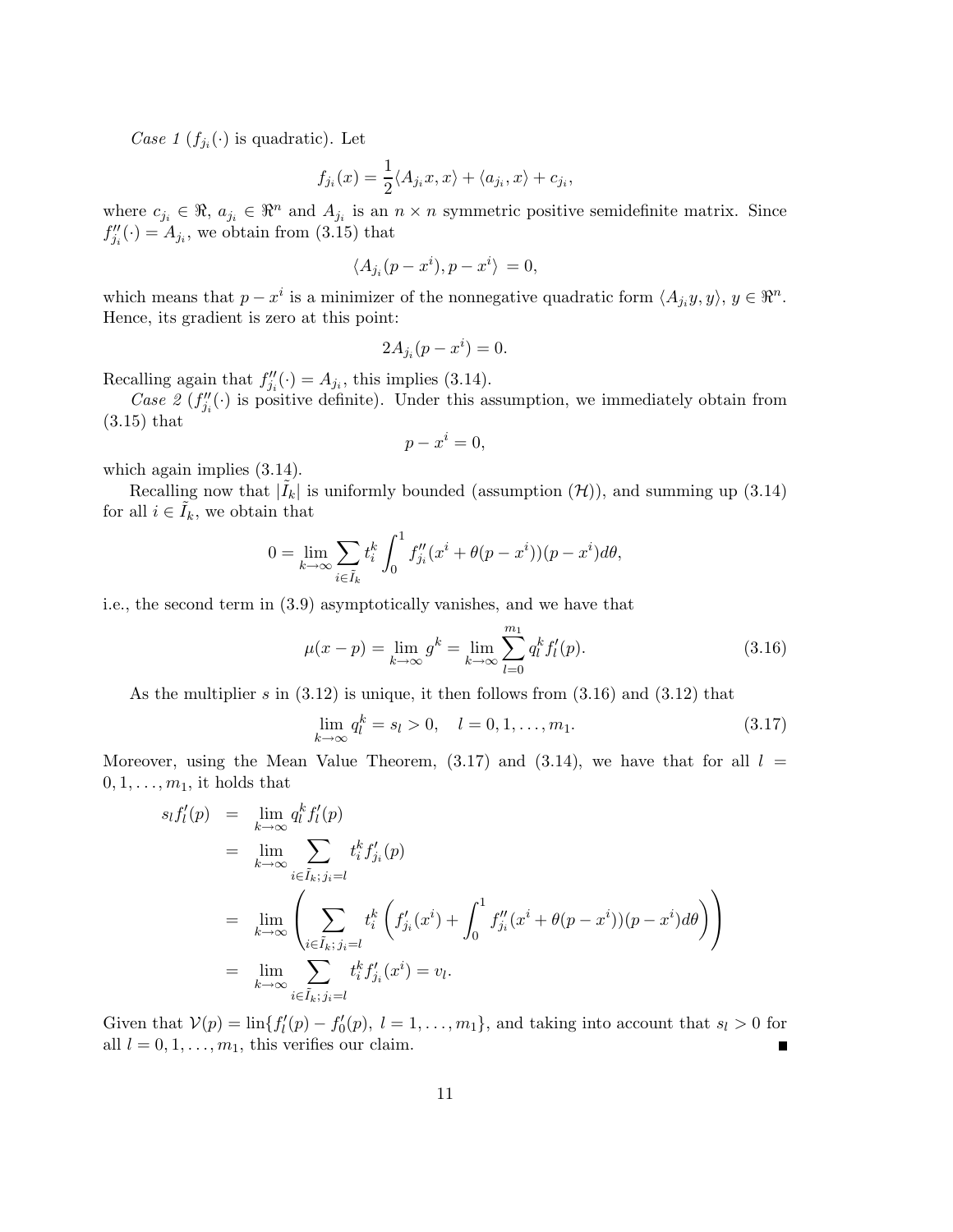## 4 Numerical benchmark on max-type functions

In order to assess from a practical point of view the theoretical statement of Theorem 3.2, we hereby present some numerical results on a collection of functions having the form  $(2.1)$ .

We consider 180 randomly generated functions, which are all defined as pointwise maxima of a finite collection of convex quadratic functions. The test-set is defined in such a way that

- for each problem the minimum is attained at  $\bar{x} = 0 \in \mathbb{R}^n$ ;
- strong transversality (2.2) and nondegeneracy (2.5) are satisfied at  $\bar{x}$ .

We have performed numerical tests using seven different variants of the stopping rules for approximating the proximal point. The results are reported in a form of tables and performance profiles for different criteria, including accuracy and number of iterations.

### 4.1 Generating Strongly Transversal Structured Functions

We have used the test-set in the  $max$ -quad family created in  $[8]^1$ , with test functions defined as pointwise maximum of a finite collection of quadratic functions:

$$
f(x) := \max\left\{f_j(x) := \frac{1}{2}\langle A_j x, x \rangle + \langle a_j, x \rangle + c_j, \quad j = 0, 1, \dots, m\right\},\tag{4.1}
$$

where  $A_j$  are  $(n \times n)$ -positive definite matrices,  $a_j \in \mathbb{R}^n$  and  $c_j \in \mathbb{R}$ . This family of functions belongs to the class considered in (2.1) and allows to create many different examples by choosing the dimension of the space  $n$ , the number of structure functions  $m$ , and then randomly generating m objects  $A_j$ ,  $a_j$  and  $c_j$  (determining the structure functions). In this setting, taking  $\bar{x}=0 \in \mathbb{R}^n$  and fixing the dimension  $m_1$  of the  $\mathcal{V}(\bar{x})$ -space, we have (reordering indices if necessary) that

$$
f(0) = c_j = C
$$
 for  $j = 0, 1, ..., m_1, c_j < C$  for  $j = m_1 + 1, ..., m$ ,  
 $\partial f(0) = \text{conv}\{a_j : j = 0, ..., m_1\}.$ 

If the random vectors  $a_j$ ,  $j = 0, \ldots, m_1$ , are generated so that they are affinely independent and  $\sum_{j=0}^{m_1} \bar{t}_j a_j = 0$  for some  $\bar{t} > 0$ , then conditions (2.2) and (2.5) are satisfied.

For comparison purposes, we generate problems for which the proximal point  $p$  and the  $\nu$ -space at p are computed a priori. We proceed as follows. For each function, we start by fixing the desired proximal point to be a small vector p, close enough to  $\bar{x}=0$ , and satisfying (2.6). We then set the proximal parameter  $\mu = 1.01 L + 1$ , for the Lipschitz constant

$$
L = \max\{\|A_j\| : j = 0, 1, \ldots, m\}.
$$

Having this information, we take as starting point of the iterative process

$$
x = x^{0} = p + \frac{1}{\mu}\gamma \text{ for } \gamma \in \text{conv}\{A_{j}p + a_{j} : j = 0, ..., m_{1}\},
$$
 (4.2)

<sup>&</sup>lt;sup>1</sup>The authors wish to thank Warren Hare for providing the starting MATLAB blocks for the max-quad family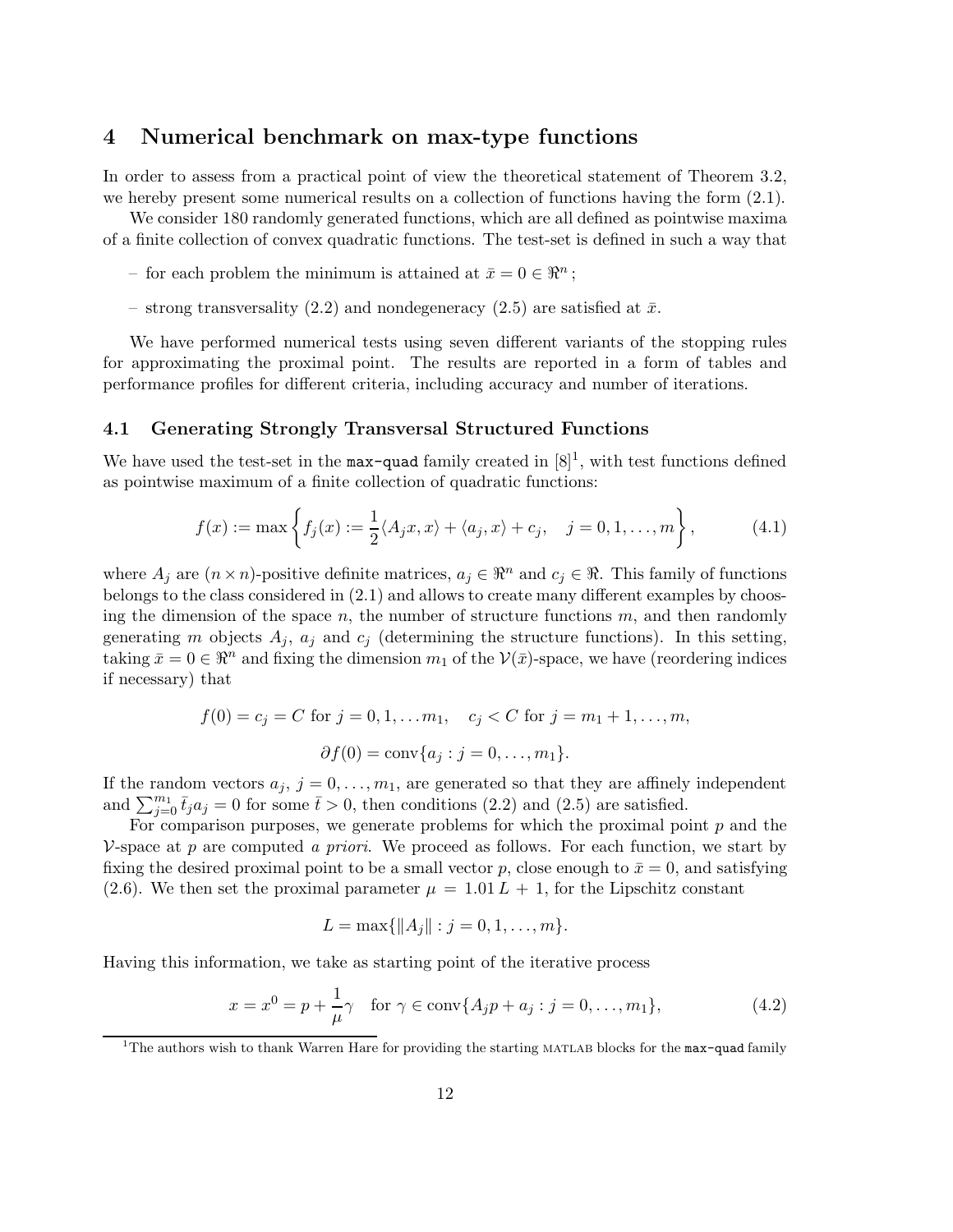a choice equivalent to having  $p = p_{\mu}(x^0)$ . We further set the values of  $\varepsilon$  and  $\delta$  (*cf.* Proposition 3.1.1) equal to  $||x^0||$  and  $||x^0||/2$ , respectively, and we check whether  $\mu \geq 2L/||x^0||$ (which guarantees that Proposition 3.1.1 holds true). If this is not the case, the value of  $\mu$  is increased and the process is repeated, until the desired relation holds.

For our benchmark, we use 9 different combinations of the values of n, m and  $m_1$ , and randomly generate 20 test functions for each combination. All components of the matrices  $A_j$ , vectors  $a_j$  and scalars  $c_j$  are chosen randomly within the interval  $[-100, 500]$ . The values of n, m and  $m_1$  are reported in Table 1, as well as the average values of  $\mu$  and the maximum number of iterations allowed in the corresponding runs.

| Combination $#$   |         | 2       | 3    |           |       |       |       |      |       |
|-------------------|---------|---------|------|-----------|-------|-------|-------|------|-------|
| $\, n$            | G       | 5       | 20   | 20        | 20    | 50    | 50    | 100  | 100   |
| $m\,$             |         |         | 10   | 20        | 20    | 15    | 60    | 30   | 30    |
| $m_1 = \dim V(p)$ | 3       |         | 3    | റ         | 15    |       |       |      | 25    |
|                   | 6129    | 5310    | 5456 | $13193\,$ | 12642 | 15599 | 14067 | 8875 | 17187 |
| MaxBB             | $100\,$ | $100\,$ | 300  | 300       | 300   | 400   | 400   | 400  | 400   |

Table 1: Some relevant data of the test-set

In our runs, only active bundle elements are kept at each iteration. Hence, in (3.3) the cutting-planes model is defined by taking the maximum of the affine functions for  $i \in \tilde{I}_{k-1}$ . The quadratic program  $(3.2)$  is solved by the built-in MATLAB QP solver.

### 4.2 Assessing solution quality

In order to determine the quality of the  $VU$ -subspaces obtained from the objects computed by the bundle technique, we use four different criteria.

### 4.2.1 Prox accuracy.

The first measure is the one from [8], and is based on the knowledge of the exact proximal point  $p = p<sub>\mu</sub>(x<sup>0</sup>)$ . More precisely, let  $x<sup>best</sup>$  denote the point triggering the stopping test of the analyzed variant at the iteration kbest. Then the formula

$$
AC := -\log_{10}\left(\frac{\|x^{\text{best}} - p\|}{1 + \|p\|}\right) \tag{4.3}
$$

measures the accuracy in computing the actual proximal point. (Adding the term 1 to  $||p||$ in the numerator of  $(4.3)$  measures the absolute accuracy when  $||p||$  is small and the relative accuracy otherwise – in our case p is close to  $\bar{x}=0$ ). On this semi-log scale, a positive number (roughly) represents the number of digits of accuracy obtained with the variant.

#### 4.2.2 V-approximation

The next two measures estimate the quality of the estimated  $\mathcal{V}$ -subspace, where we use the short notation V to refer to  $V(p)$ . An important point arises in relation to the amount of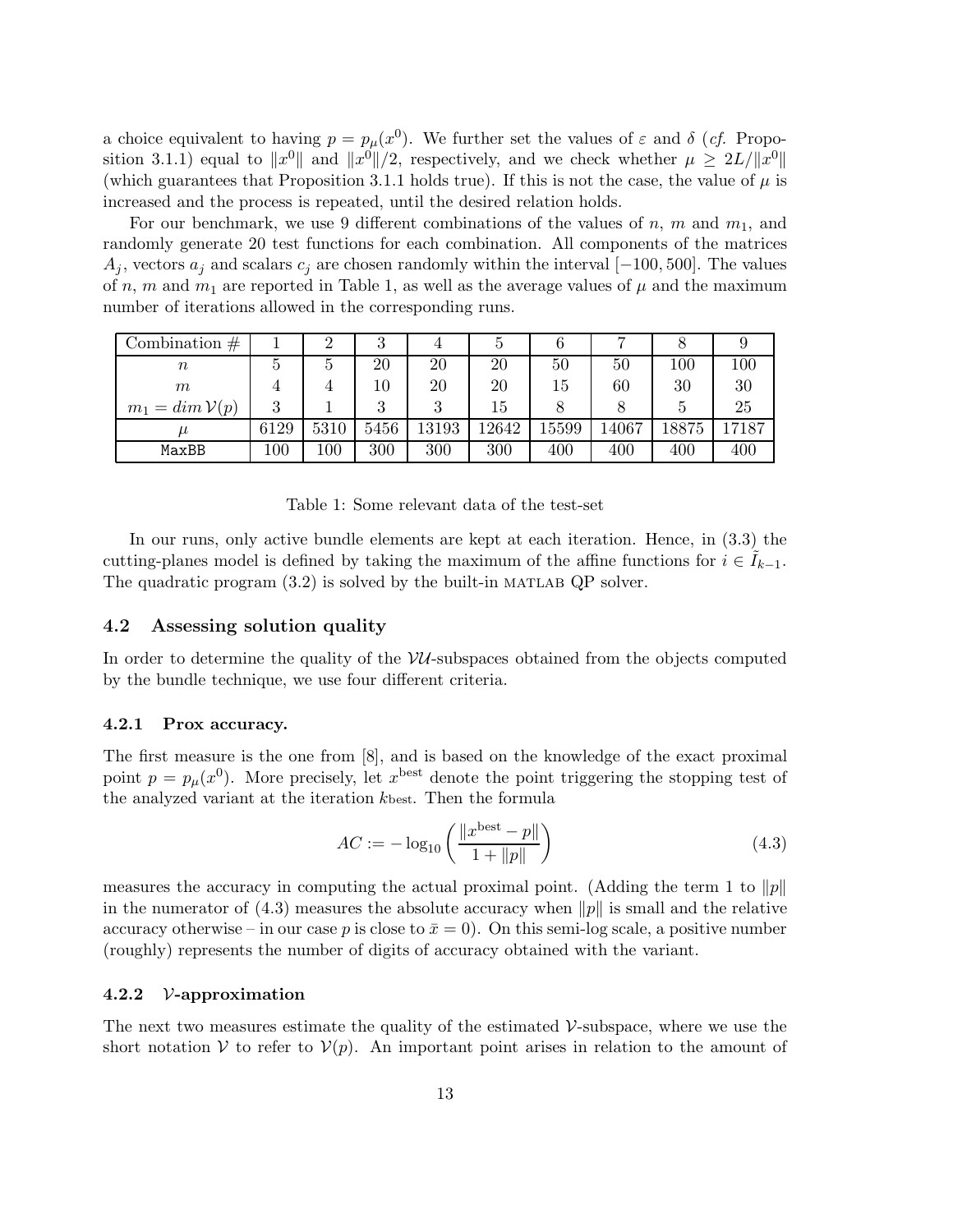knowledge made available by the black-box. For the max-quad family, the black-box (3.1) gives as its output an index  $j_i \in \{0, 1, \ldots, m\}$ , corresponding to some structure function yielding the maximum.<sup>2</sup>

As a result, knowing the structure functions  $f_j$ , after each call to the black-box

- the function value  $f(x^i)$ , and
- a subgradient  $\gamma^i \in \partial f(x^i)$

are available, via the relations  $f(x^i) = f_{j_i}(x^i)$  and  $\gamma^i = f'_{j_i}(x^i)$ . In fact, the cutting-planes models (3.3) can be built solely based on the pairs  $(f(x^i), \gamma^i)$ . No additional knowledge (such as the identities  $f(x^i) = f_{j_i}(x^i)$  and  $\gamma^i = f'_{j_i}(x^i) = A_{j_i}x^i + a_{j_i}$ , or the number of active structure functions  $m_1 + 1$ ) is used by the algorithm to define the iterates in (3.2). The actual knowledge of the different indices  $j_i$  is used only to approximate the vectors  $v_l/s_l$ ,  $l =$  $0, 1, \ldots, m_1$ , (in the notation of Theorem 3.2) that estimate a basis for V. Specifically, keeping in the bundle memory the structure indices  $j_i$  allows to build the vectors

$$
w_l^k := \frac{\sum_{i \in \tilde{I}_k, j_i = l} t_i^k f'_{j_i}(x^i)}{\sum_{i \in \tilde{I}_k, j_i = l} t_i^k}
$$
(4.4)

that asymptotically tend to  $v_l/s_l$ ,  $l = 0, 1, ..., m_1$ .

For other classes of functions, however, the corresponding black-box may only provide  $f(x^i)$  and  $\gamma^i \in \partial f(x^i)$ , but not the index  $j_i$ . In such cases, when full structure knowledge is not available, one can still build bundle iterates  $\{x^k\}$  that approximate the proximal point. Whether or not one can still approximate the  $\mathcal V$ -space remains an open theoretical question. A purely practical answer to this question would be to estimate  $\mathcal V$  by replacing the unknown vectors  $w_l^k$  by the subgradients  $\gamma^i$  provided by the black-box. Note that, by (3.17), for k sufficiently large the accumulated multipliers  $q_l^k$  are all positive. This means, in particular, that for each  $l \in \{0, 1, \ldots, m_1\}$  there is a bundle index  $i_l$  such that  $t_{i_l}^k > 0$  and  $f'_{j_{i_l}}(x^{i_l}) = f'_{l}(x^{i_l})$ . Hence, from some iteration on, all the relevant structure gradients are present in the bundle. This remark justifies the variant  $\mathcal{V}_{\gamma}$  below as an alternative approach, reasonable but heuristic, to estimate the V-subspace.

We outline next two alternative approaches to compute  $\mathcal{V}$ , called  $\mathcal{V}_w$  and  $\mathcal{V}_\gamma$ . We emphasize that the developed theory covers the  $V_w$  variant, while  $V_\gamma$  is a heuristic.

At the final iteration kbest, the final active bundle indices  $\tilde{I}_{k\text{best}}$ , defining  $g^{k\text{best}}$  in (3.5), are available. The two alternative variants are the following.

 $\mathcal{V}_w$ : Compute the vectors  $w_l^{\text{kbest}}$ , given by (4.4), for all  $l \in L_{\text{best}}$ , where

$$
L_{\text{best}} := \left\{ l \in \{0, 1, \ldots, m_1\} : \exists i \in \tilde{I}_{k\text{best}} \text{ for which } j_i = l \right\}.
$$

Take  $l_1 \in L_{\text{best}}$  and form a matrix  $V_w^{\text{best}}$  such that

the columns of  $V_w^{\text{best}}$  span the space  $\text{lin}\left\{w_l^{\text{best}}-w_{l_1}^{\text{best}},\ l \in L_{\text{best}}\setminus\{l_1\}\right\}$ .

<sup>&</sup>lt;sup>2</sup>In our runs, iterates stay in the ball  $B_\varepsilon(\bar{x})$  defined in Proposition 3.1.1, so in fact the output indices belong to the subset  $\{0, 1, \ldots, m_1\}.$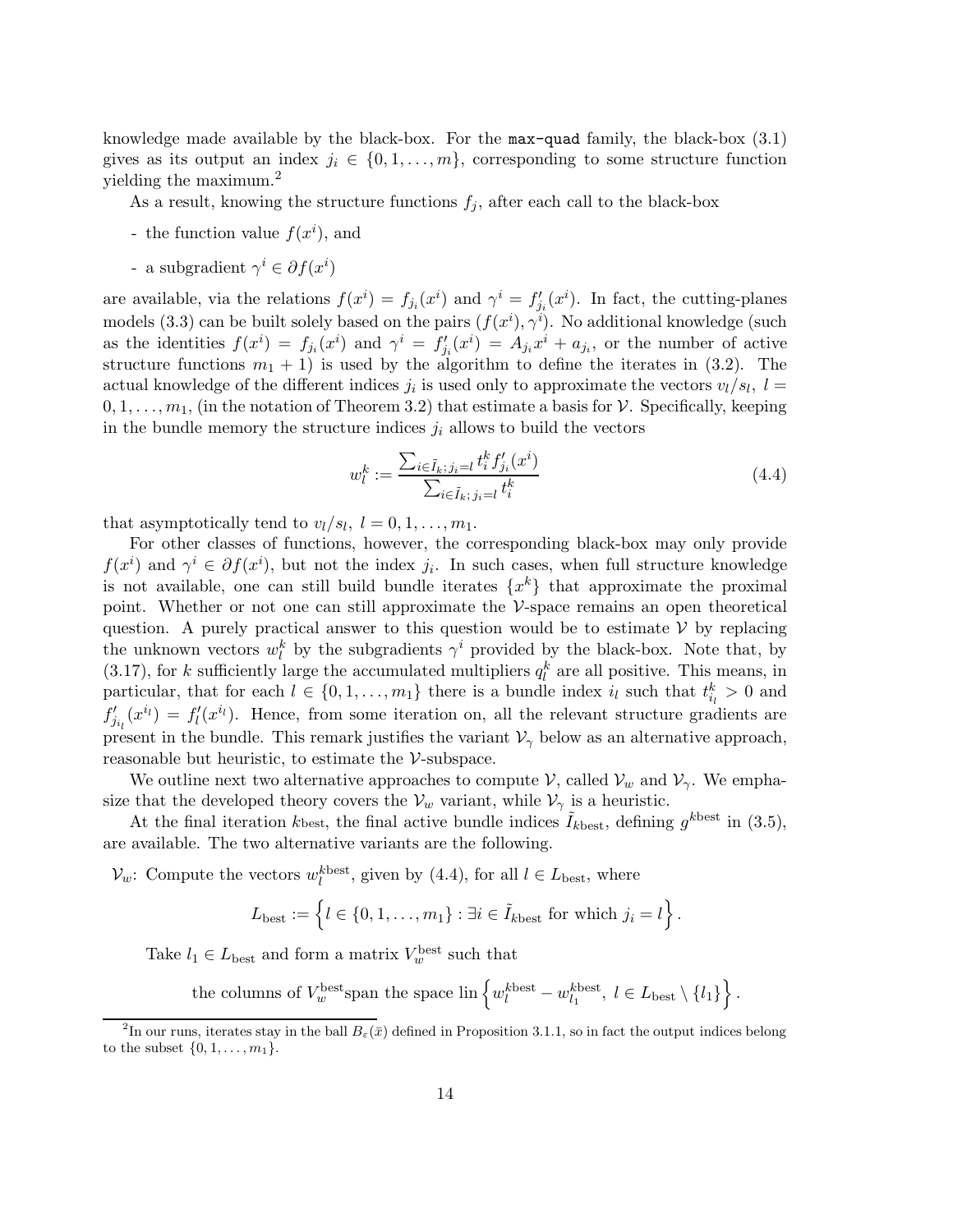$\mathcal{V}_{\gamma}$ : Take  $i_1 \in \tilde{I}_{k\text{best}}$  and form a matrix  $V_{\gamma}^{\text{best}}$  such that

the columns of 
$$
V_{\gamma}^{\text{best}}
$$
span the space  $\text{lin}\left\{\gamma^{i} - \gamma^{i_1}, i \in \tilde{I}_{k\text{best}} \setminus \{i_1\}\right\}$ .

Matrices  $V^{\text{best}}$  correspond to a basis of the subspace  $\mathcal{V}(x^{\text{best}})$ , and the respective rank gives the approximate  $\mathcal V$  dimension. As for the  $\mathcal U$ -subspace, in both cases we take

$$
U^{\text{best}} = (V^{\text{best}})^{\perp}.
$$

Accordingly, the U-component of  $g^k$  is given by  $g^k_{\mathcal{U}} = (U^{\text{best}})^{\top} g^k$ , with  $k = k$  best.

Our second measure of the quality of approximation computes the relative error in the V-dimension:

$$
RE := \frac{\dim \mathcal{V} - \dim \mathcal{V}(x^{\text{best}})}{\dim \mathcal{V}}.
$$
\n(4.5)

Note that a negative (respectively, positive) value of RE indicates an under (respectively, over) estimation of the exact  $V$ -dimension.

A third measure, computed only if dim  $\mathcal{V} = \dim \mathcal{V}(x^{\text{best}})$ , refers to the orthogonality of the relevant subspaces, in terms of absolute errors:

$$
AE := \max\left( \|V^\top U^{\text{best}}\|, \|U^\top V^{\text{best}}\|, \|U^{\text{best}}^\top V\|, \|V^{\text{best}}^\top U\|\right),\tag{4.6}
$$

where the matrices V and U represent the exact subspaces V and U, respectively. Specifically,

the columns of V span the space  $\text{lin}\left\{f'_{j}(p) - f'_{0}(p), j = 1, \ldots, m_{1}\right\},$ 

and  $U = V^{\perp}$ .

## 4.2.3 Quality of bundle approximation

We can also check closeness of variants  $\mathcal{V}_{\gamma}$  and  $\mathcal{V}_{w}$ , by measuring how well the final active bundle subgradients  $\gamma^i$ ,  $i \in \tilde{I}_{k\text{best}}$ , approximate the accumulated vectors  $w_l^{k\text{best}}$ . At the final iteration, the accumulated multipliers  $q_l^{\text{best}}$ ,  $l \in L_{\text{best}}$ , are compared with the convex coefficients solving the linear system

$$
\left[\begin{array}{ccc}f'_0(p) & \ldots & f'_{m_1}(p) \\ 1 & \ldots & 1\end{array}\right]\overline{q}=\left(\begin{array}{c} \mu(x^0-p) \\ 1\end{array}\right).
$$

The corresponding measure is

$$
CF := ||q^{k\text{best}} - \bar{q}||_{\infty}.
$$
\n
$$
(4.7)
$$

Finally, when the stopping test is triggered we also count those indices of relevant structure functions that are absent in the final active bundle:

$$
HM := |\{0, 1, \dots, m_1\} \setminus L_{\text{best}}|.
$$
\n(4.8)

For the approximation to be good, we expect these two last measures to be small or null:  $CF \approx 0$  and  $HM = 0$ .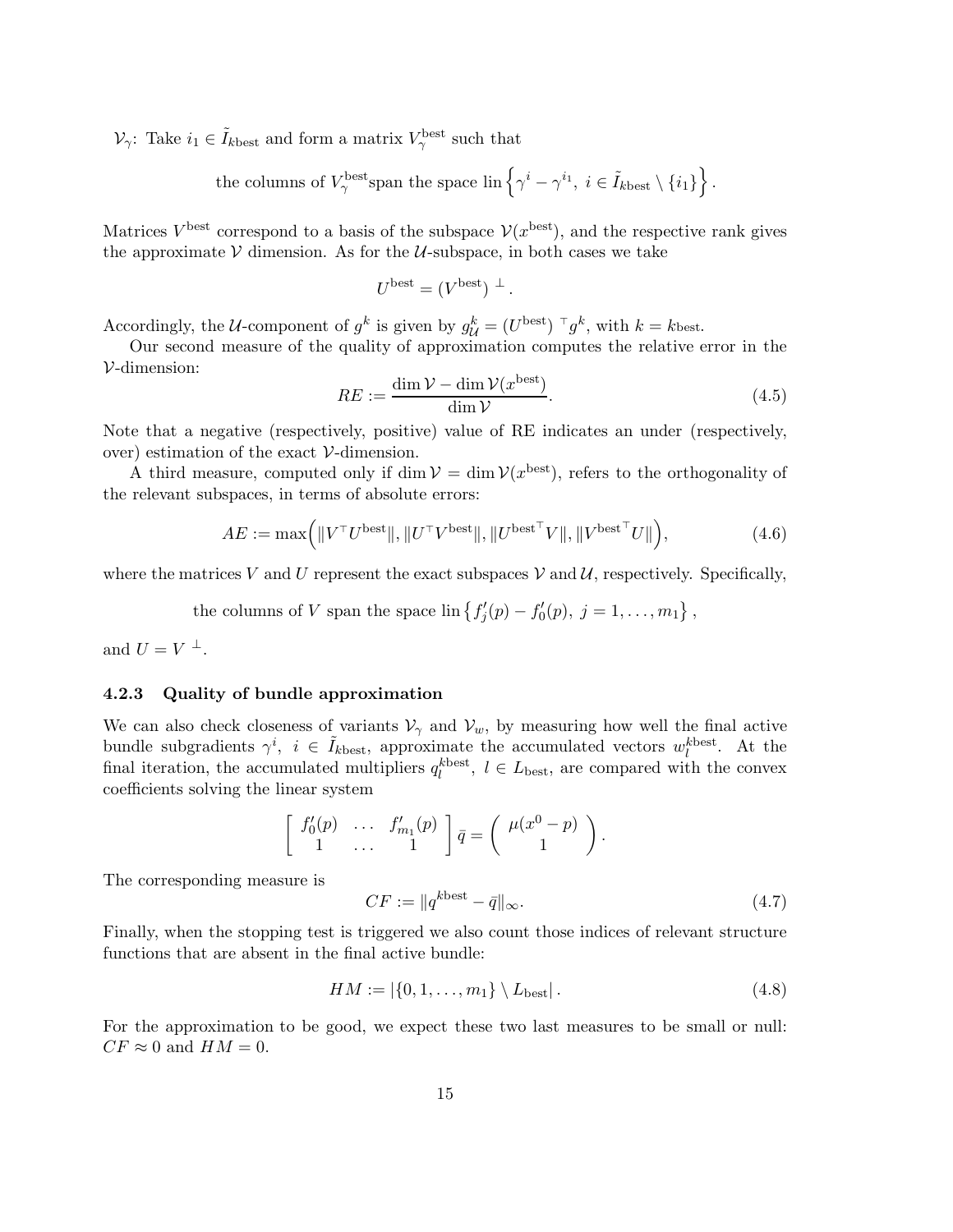### 4.3 Variants composing the benchmark

We consider four variants of rules for stopping iterations.

Serious-step stopping test. This is the classical descent test in bundle methods, which stops iterations of approximating the proximal point  $p_\mu(x^0)$  once sufficient decrease with respect to  $f(x^0)$  is achieved:

$$
f(x^{k}) - f(x^{0}) \leq \tilde{\sigma}\left(f(x^{0}) - \psi_{k-1}(x^{k})\right).
$$

In our experiments, we take  $\tilde{\sigma} = 0.99$  (bundle methods usually employ smaller values for this Armijo-like parameter, for example  $\tilde{\sigma} = 0.1$ ; we set a higher value here to strengthen the test). We refer to this variant as **Ser99**. At the final iteration, the  $V$ subspace is estimated with variant  $V_w$ .

 $VU$ -stopping tests. Similarly to [22], the iteration process stops when

$$
f(x^k) - \psi_{k-1}(x^k) \le \sigma ||g_{\mathcal{U}}^k||^2,
$$

for some  $\sigma \in (0,1)$ . For  $\sigma = 10^{-4}$ , we use  $\mathcal{U}_w$  and  $\mathcal{U}_\gamma$  and refer to the respective variants as  $\mathbf{V}\mathbf{U}\text{-}w$  and  $\mathbf{V}\mathbf{U}\text{-}\gamma$ . At the final iteration, the V subspace is estimated with the corresponding variant, namely  $\mathcal{V}_w$  or  $\mathcal{V}_\gamma$ .

MaxBB-stopping test. The iteration process stops after the black-box was called  $k =$ MaxBB times, with MaxBB given in Table 1. We shall refer to this variant as MaxBB. At iteration MaxBB, the V subspace is estimated with variant  $V_w$ .

The last stopping rule, in particular, is meant to test the asymptotic convergence result in Theorem 3.2. As such, it is expected to give the best performances.

## 4.4 Tables and Performance Profiles

Using formulæ (4.3)-(4.8), we calculated the corresponding measures for each test run on all the variants. In Table 2 we report the smallest, the mean and the largest values obtained for measures  $(4.3)$ ,  $(4.5)$ , and  $(4.6)$  (for each test set and each variant), as well as the average

|                                                                        |     | AC                                                                                                                           |       |     | RE.  |     | AE       |      | BB   | Bad      |
|------------------------------------------------------------------------|-----|------------------------------------------------------------------------------------------------------------------------------|-------|-----|------|-----|----------|------|------|----------|
| Variant                                                                | min | mean                                                                                                                         | max l | min | mean | max | min mean | max  | mean | Run      |
| Ser99                                                                  |     | $\begin{array}{cccccc} \n\begin{bmatrix} 0.00 & 2.61 & 6.16 \end{bmatrix} & 0.00 & 0.72 & 0.96 \end{array}$ 0.00 0.00 0.07 2 |       |     |      |     |          |      |      | 160      |
|                                                                        |     |                                                                                                                              |       |     |      |     |          |      | 44   | -15      |
| $\vert$ VU-w $\vert$ 6.11 8.15 10.25   0.00 0.00 0.00   0.00 0.00      |     |                                                                                                                              |       |     |      |     |          | 0.00 | 44   | 15       |
| $\vert$ MaxBB $\vert$ 6.11 8.43 10.26 $\vert$ 0.00 0.00 0.00 0.00 0.00 |     |                                                                                                                              |       |     |      |     |          | 0.00 | 300  | $\theta$ |

Table 2: Accuracy  $(AC)$  obtained in Prox, Relative Error  $(RE)$  in V-dimension, Absolute Error (AE) in  $VU$ -orthogonality, number of Black-Box (BB) calls, and Failures.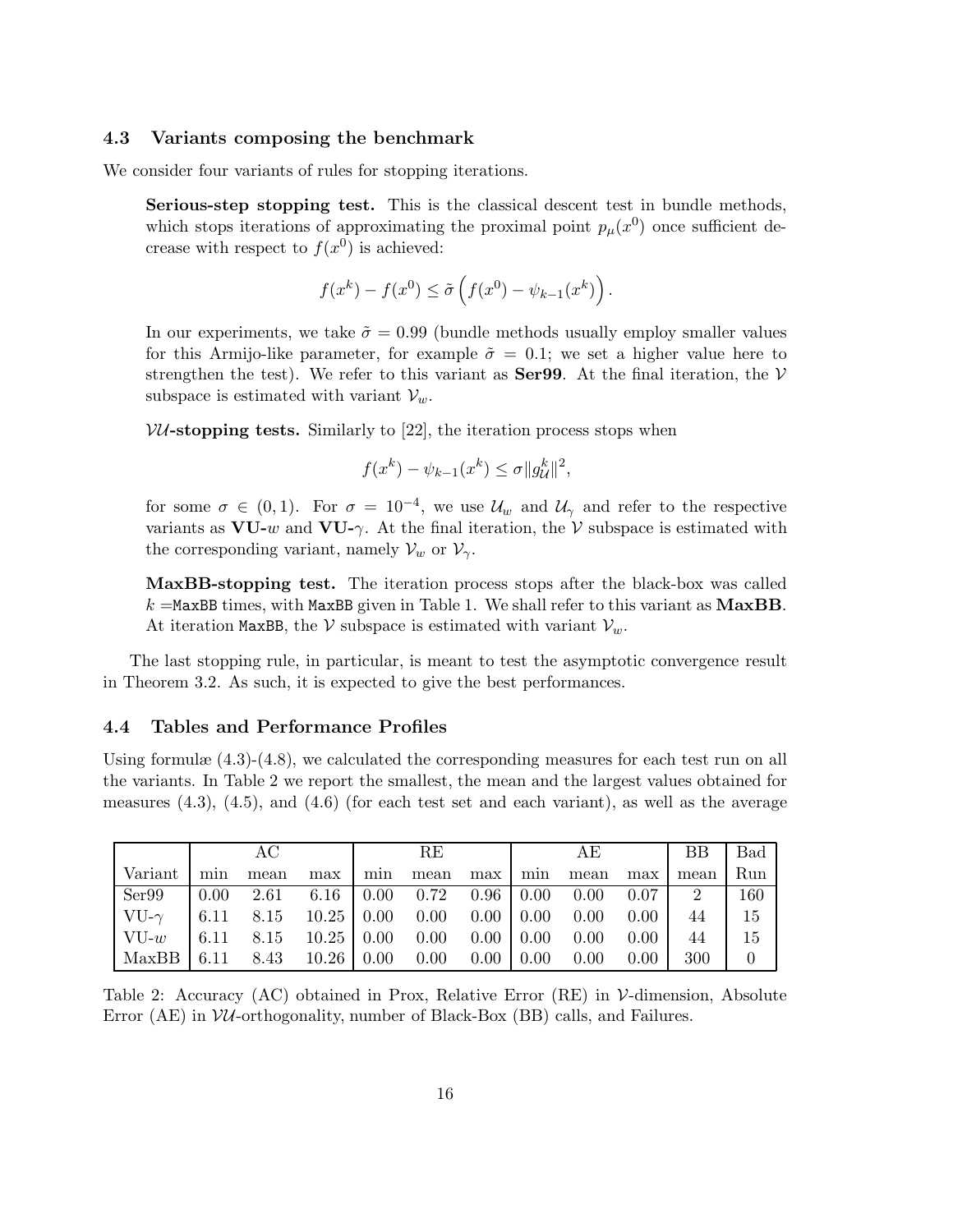number of calls of the black-box ("BB mean") and the number of failures ("Bad Run"), either by false positives -finding a wrong V-dimension after triggering the stopping test-, or by reaching the maximum of iterations.

In terms of accuracy of the approximate proximal point, results are very good for VU- $\gamma$  and VU-w. As expected, the highest accuracy was obtained with the MaxBB variant, reflecting the asymptotic result stated in Theorem 3.2. By contrast, the Ser99 variant always stopped at the second iteration and gave rather poor performances in all runs (we had set a minimum of 2 iterations at each run, and this stopping test was always triggered at this minimum). Since in all runs the results obtained with  $Ser99$  correspond to  $x^2$ , the corresponding mean accuracy can be taken as an indication of the average number of exact digits already present in the starting point  $x^0$ .

In terms of quality of the  $V$ -approximation,  $Ser99$  failed 160 out of 180 cases in finding the exact V-dimension. The remaining variants, by contrast, exhibit a high level of precision, and at least for these runs, both  $\mathcal{VU}$ -stopping tests seem to offer a good compromise between number of calls to the black-box and accurate estimation of the  $\mathcal V$ -subspace. In fact, both variants  $VU-\gamma$  and  $VU-w$  gave practically identical results. Over the 180 runs, they always stopped at the same iteration, differing only in the V-basis estimation. Both variants stop after an average of 44 iterations, having found the exact dimension of the subspace  $\mathcal{V} = \mathcal{V}(p)$ , with very similar bases  $V_w^{\text{best}}$ ,  $V_\gamma^{\text{best}}$ . An explanation for the practically identical behaviour of variants  $VU-w$  and  $VU-\gamma$  is that, in our experiments, at the final iteration we have that  $|\tilde{I}_{k\text{best}}| = \dim \mathcal{V}+1$ , and for each  $l = 0, \ldots, m_1$ ,

$$
\{i \in \tilde{I}_{k\text{best}}: j_i = l\} = \{i_l\} \quad \Longrightarrow \quad q_l^{k\text{best}} = t_{i_l}^{k\text{best}} \text{ and } w_l^{k\text{best}} = f'_{j_{i_l}}(x^{i_l}).
$$

In other words, the active bundle information proves to be rather economical, keeping only one structure gradient per index  $l = 0, \ldots, m_1$ .



Figure 1: Performance Profile of prox-accuracy

To show in a graphical manner the degree of precision obtained by each variant, we also present some performance profiles. The performance profile in Figure 1 uses the scale (4.3)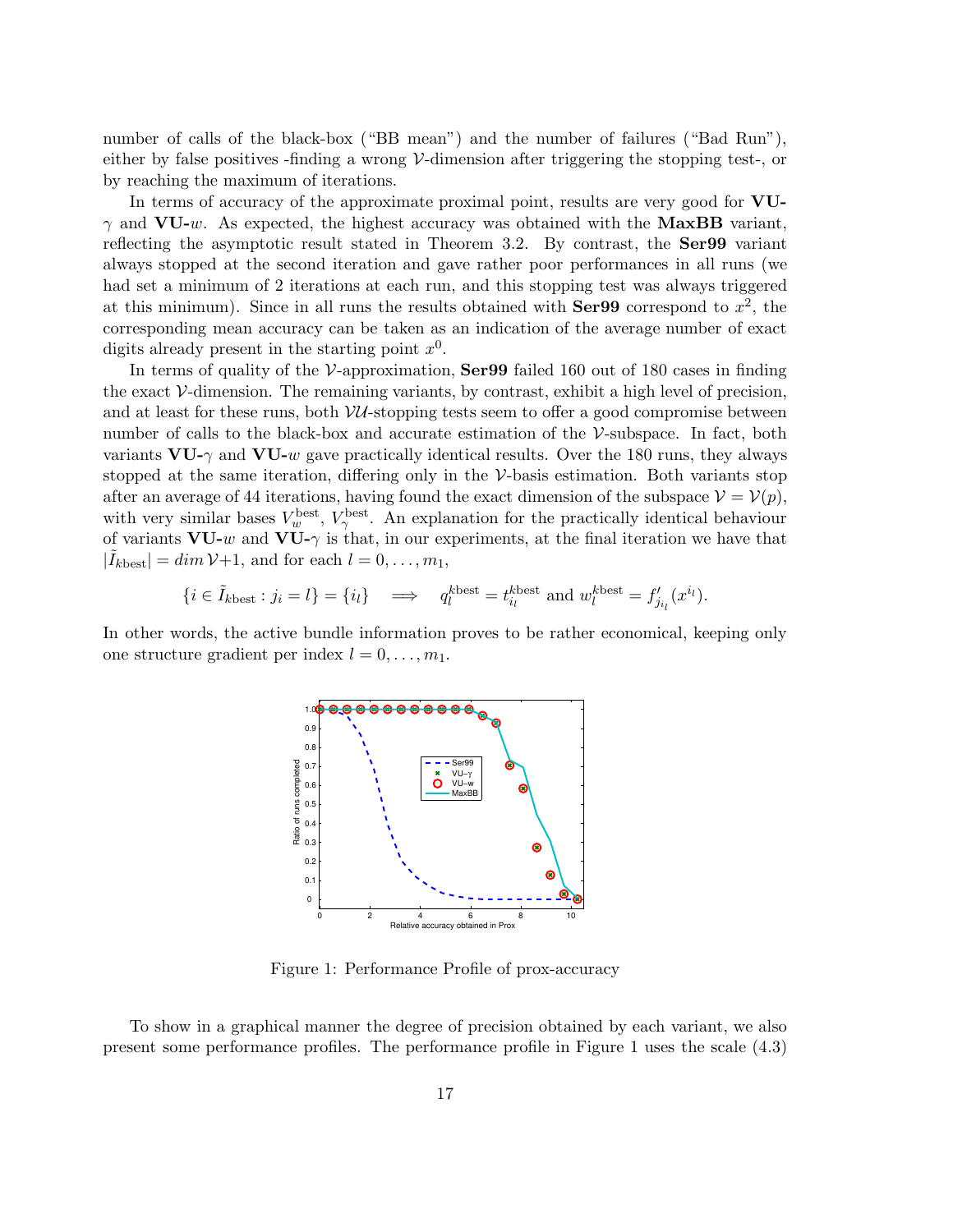to plot the AC value on the x-axis versus the portion of tests which successfully achieved this value on the y-axis. Hence, the location where a profile first decreases from the y value 1 describes the gain in accuracy the variant achieved on every problem, while the location where a profile first obtains a y value of 0 yields the best gain in accuracy achieved using that variant. More generally, variants whose profiles are "higher" have out-performed algorithms with "lower" profiles.

We see in Figure 1 that both **VU** variants obtained at least 6 digits of accuracy in all the runs. Since starting points were taken "close enough" for our (local) results to hold, we analyze a posteriori the initial distance to the smooth manifold  $M$ . Thus, for each one of the 180 starting points, we checked how many structure functions were active. We observed that only 3 starting points satisfied  $I(x^0) = I(p)$ , namely 2 and 1 starting points in combinations  $# 2$  and  $# 3$ , respectively.

To determine the impact of the locality ball  $B_{\varepsilon}(\bar{x})$ , we made an additional test, performing again 180 runs with the same functions, this time eliminating the checking of closeness of  $x^0$ to p. Since by (4.2),  $||x^0 - p|| = \gamma/\mu$ , for the same  $\gamma$  and p considered in each one of the first 180 runs, we set  $\mu = 1$  to "push" the new starting point away from the smooth manifold (in about a factor 10000 with respect to the previous runs, cf. Table 1). The corresponding results are highly instructive: out of the 180 functions considered, variant VU-w succeeded finding the exact V-dimension for only 4 cases. Moreover, after having spent an average of 185 calls to the black-box, neither of the VU variants reached more than two digits of accuracy in the prox calculation.



Figure 2: Performance Profile of relative error in V-dimension

With respect to the relative error in V-dimension, measured by the RE quotient in  $(4.5)$ , we observe in the performance profile in Figure 2 that variant  $Ser99$  found the exact dimension in about 10% of the runs, while the VU variants succeeded in all the cases. This last result, in particular, means that the "Bad run" column in Table 2, showing 15 failures for the VU variants, corresponds to failures in triggering the stopping test before reaching MaxBB, and not to failures in finding the exact  $\mathcal V$ -dimension.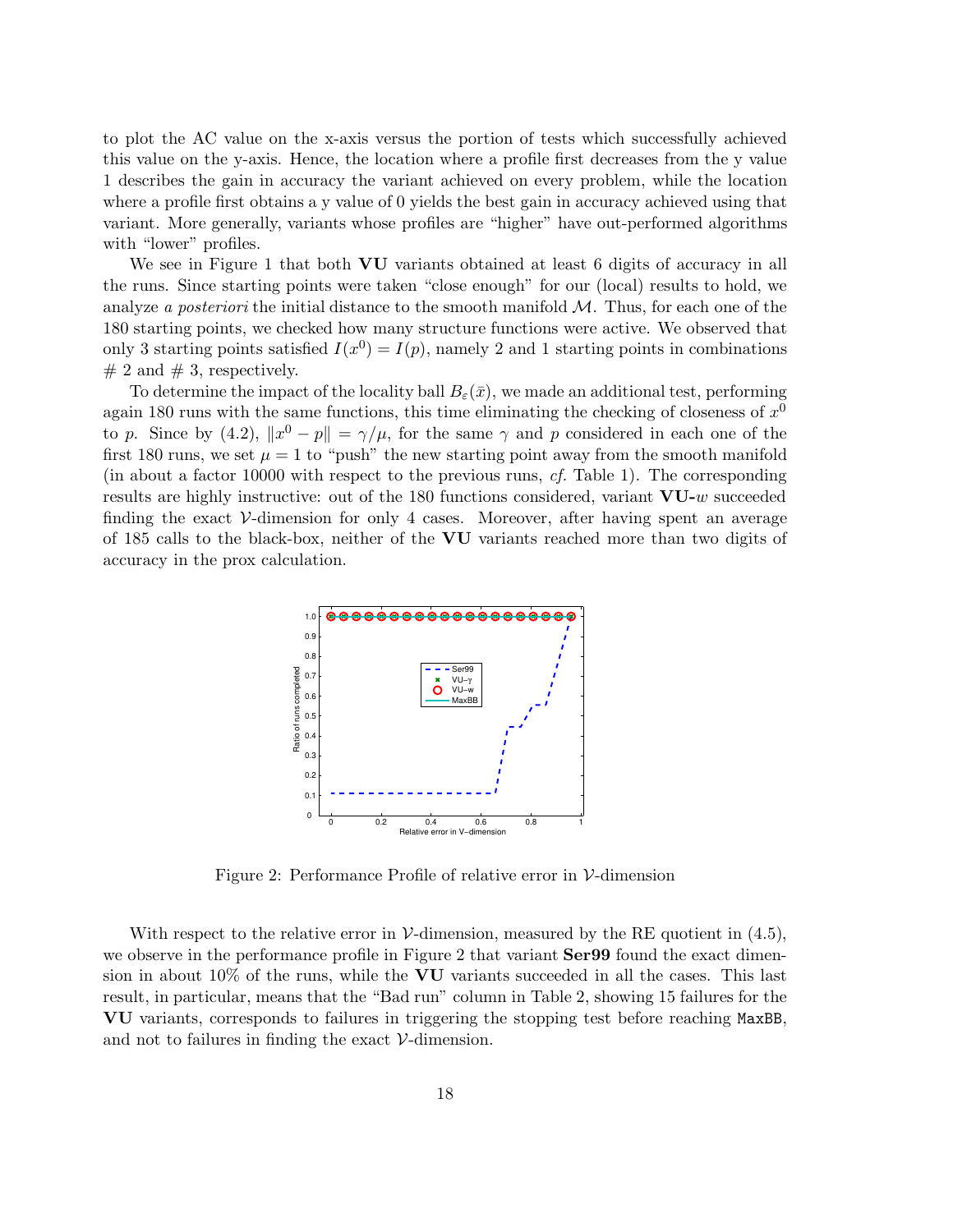

Figure 3: Performance Profile of absolute error in  $VU$ -orthogonality

Figure 3 assesses once more the excellent performance of the VU-variant. For this Performance Profile, only successful runs (for which  $RE = 0$ ) were considered, and this is the reason why 0.11 ( $\approx (180-160)/180$ ) instead of 1 is the maximum value reached by the **Ser99** variant in the y axis.

Results using measures (4.7) and (4.8) again show that  $VU_{-\gamma}$  and  $VU_{-w}$  are comparable. In all the 180 cases  $HM = 0$ , with an average value of  $CF = 0.02$ .

Since the bundle scheme incorporates the knowledge of only 1 subgradient at each iteration, at the very least  $1 + dim \mathcal{V}$  iterations are needed for having any hope of getting the right V-dimension. We computed the relation between the number of calls to the black-box and the dimension of the  $\mathcal V$ -space, again averaging only over the cases where the stopping test was triggered and the right V-dimension was found:

$$
\frac{BB calls - 1 - dim\mathcal{V}}{1 + dim\mathcal{V}}.
$$

We found that  $VU-w$  needed in average 8 iterations per structure gradient, so higher  $V$ dimensions may require a high number of iterations to yield satisfactory estimations. It could then be thought that for higher dimensions a standard bundle method, like the code n1cv2 derived from [14], might be preferable. The computational work of n1cv2 per iteration is comparable to the variant Ser99 (is actually slightly cheaper, as Ser99 has the additional linear algebra calculations to compute the matrices  $V^{\text{best}}$  and  $U^{\text{best}}$ ). A  $\mathcal{VU}$ -method, like the one in [22], is more expensive, as it solves a second quadratic programming problem per iteration to make the  $U$ -Newton step. In spite of this apparent handicap, it is important to keep in mind the fact that standard bundle solvers tend to exhibit slow (linear or even sublinear) rate of convergence when approaching the solution. A graph comparing the superlinear convergence of the  $VU$ -algorithm with the sublinear convergence of  $N1CV2$  (which is one of the most efficient bundle solvers) can be found in [22, Figure 1]. When high precision is of interest, instead of making insignificant progress with many cheap iterations, it is preferable to spend more effort per iteration to progress fast, using the  $VU$ -approach. Also, when close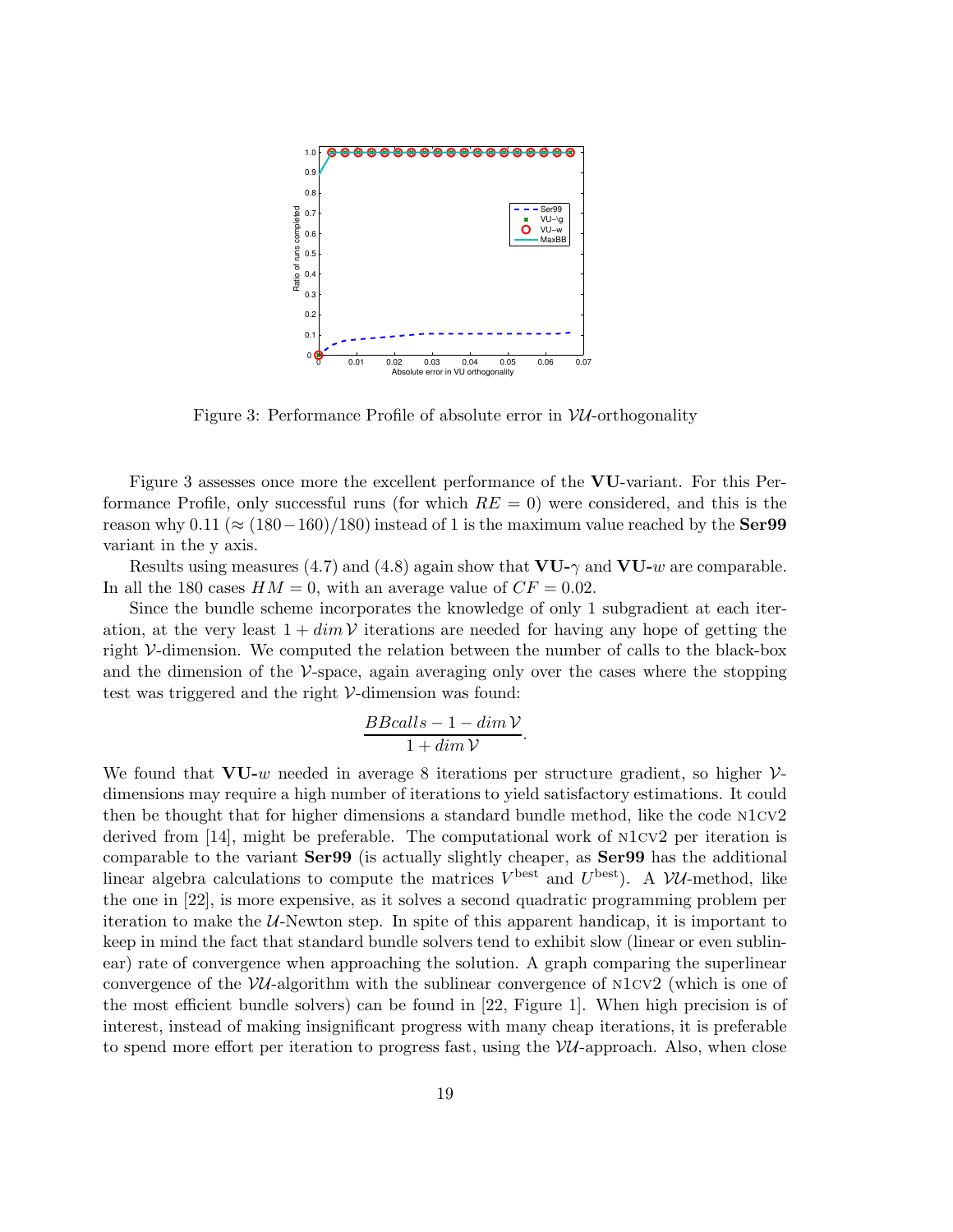to a solution, the accumulated bundle is usually rich enough to allow good approximation of the proximal point, needed in the  $VU$ -approach, at a reasonable price.

# References

- [1] J.F. Bonnans, J.Ch. Gilbert, C. Lemaréchal, and C. Sagastizábal. Numerical Optimization: Theoretical and Practical Aspects. Springer–Verlag, Berlin, Germany, 2006. Second Edition.
- [2] X. Chen and M. Fukushima. Proximal quasi-Newton methods for nondifferentiable convex optimization. Mathematical Programming, 85:313–334, 1999.
- [3] R. Correa and C. Lemaréchal. Convergence of some algorithms for convex minimization. Mathematical Programming, 62:261–275, 1993.
- [4] A. Daniilidis, W. Hare and J. Malick. Geometrical interpretation of the predictorcorrector type algorithms in structured optimization problems. Optimization, 55:481–503, 2006.
- [5] E.D. Dolan and J.J. Moré. Benchmarking optimization software with performance profiles. Mathematical Programming, 91:201–213, 2002.
- [6] R. Fletcher, S. Leyffer, D. Ralph, and S. Scholtes. Local convergence of SQP methods for mathematical programs with equilibrium constraints. SIAM Journal on Optimization 17:259–286, 2006.
- [7] W. Hare. Nonsmooth optimization with smooth substructure. PhD thesis, Department of Mathematics, Simon Fraser University, Canada, 2003.
- [8] W. Hare and C. Sagastizabal. Benchmark of some nonsmooth optimization solvers for computing nonconvex proximal points. Pacific Journal on Optimization, 3:545– 573, 2006.
- [9] W. Hare and C. Sagastiz´abal. Computing proximal points of nonconvex functions. Mathematical Programming, 116:221–258, 2009.
- [10] J.-B. Hiriart-Urruty and C. Lemaréchal. *Convex Analysis and Minimization Al*gorithms. Springer–Verlag, Berlin, Germany, 1993.
- [11] K.C. Kiwiel. Methods of Descent for Nondifferentiable Optimization. Lecture Notes in Mathematics, Vol. 1133. Springer–Verlag, Berlin, Germany, 1985.
- [12] C. Lemaréchal, F. Oustry, and C. Sagastizábal. The  $U$ -Lagrangian of a convex function. Transactions of the American Mathematical Society, 352:711–729, 2000.